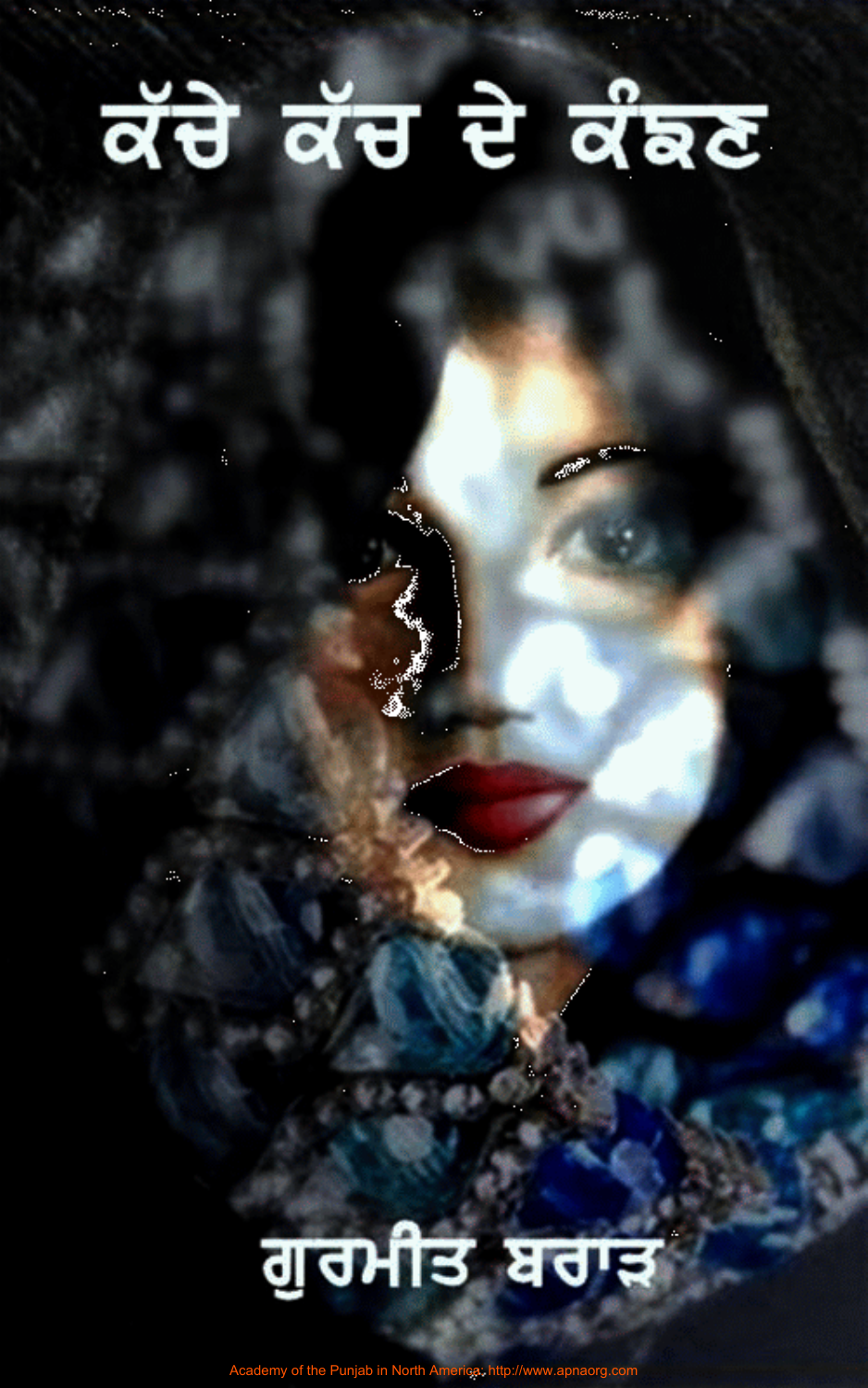ਚਾਨਣ ਤੋਂ ਡਰਦੀ ਕੁੜੀ ਸੰਘਣੇ ਦਰੱਖ਼ਤ ਹੇਠਾਂ ਕੰਬਲ਼ ਦਾ ਝੁੰਬ ਮਾਰੀ ਬੈਠੀ ਕੁੜੀ ਤੇਜ਼ ਹਵਾ ਵਗਣ 'ਤੇ ਕੰਬਦੀ, ਸੁੰਗੜਦੀ ਕੰਬਲ਼ ਆਪਣੇ ਨਾਲ਼ ਹੋਰ ਘੁੱਟ ਲੈਂਦੀ ਹੈ ਪਰ ਇਸ ਤੋਂ ਬੇ-ਖ਼ਬਰ ਕਿ ਕੰਬਲ਼ ਅੰਦਰ ਉਹਦੇ ਸਾਹਾਂ ਦਾ ਵੇਗ ਹਵਾ ਨੂੰ ਵੀ ਡਾਹ ਨਹੀਂ ਦਿੰਦਾ ਓਹਦੇ ਭਖ਼ਦੇ ਸਾਹਾਂ 'ਚ ਕੋਈ ਗਲ਼ਵੱਕੜੀ ਦੀ ਖ਼ੈਰ ਮੰਗਦੈ ਵਧਦੇ ਕਾਂਬੇ ਨਾਲ਼ ਅੰਦਰਲੇ ਜੋੜ ਨੂੰ ਪਛਾਨਣ ਤੋਂ ਜਾਂ ਉਹ ਡਰਦੀ ਹੈ ਜਾਂ ਫਿਰ ਸੰਗਦੀ ਹੈ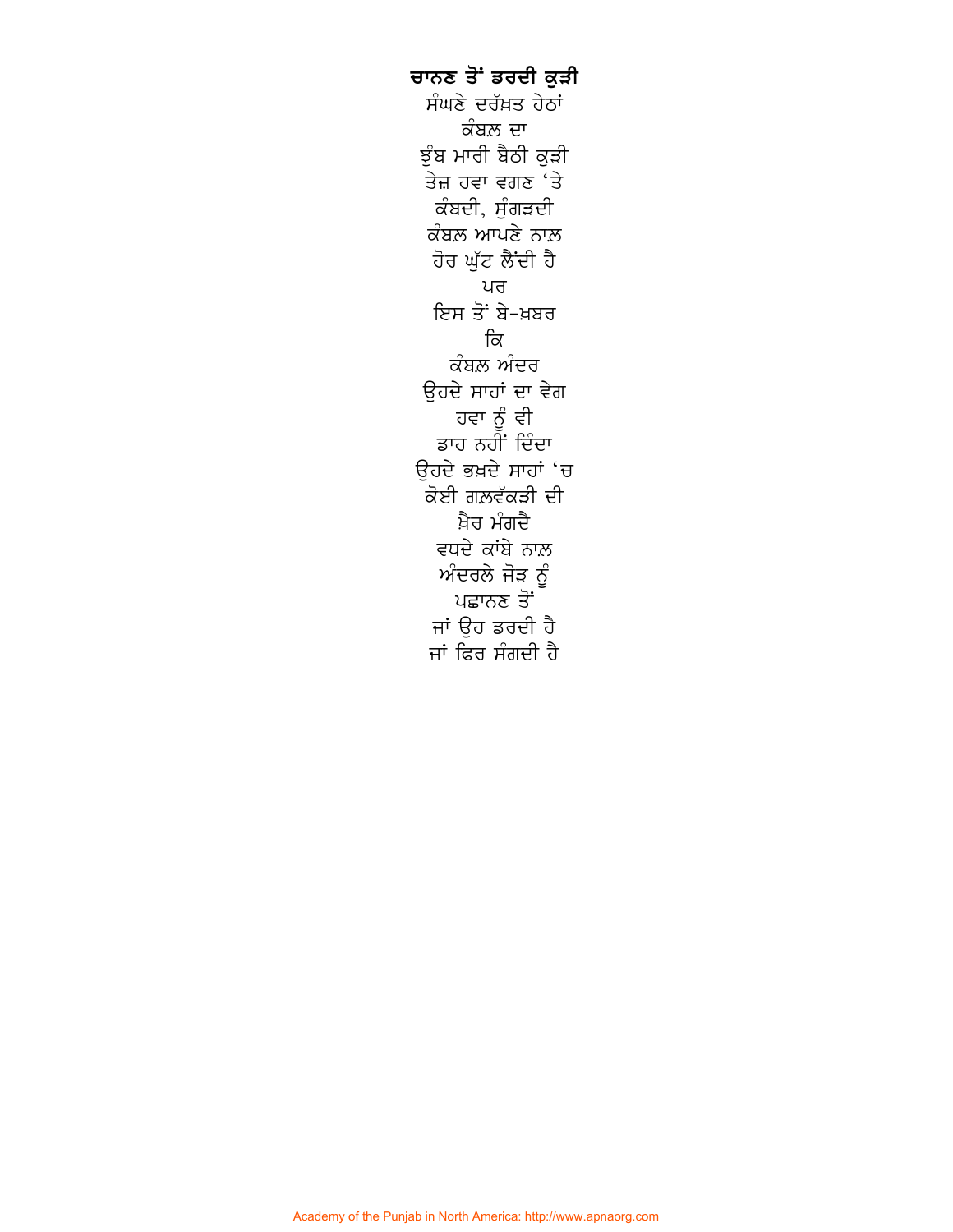ਤੇ ਚੂੜੀਆਂ ਚੁੱਪ ਰਹੀਆਂ... ਐਵੇਂ ਹੀ ਵਾਟਾਂ ਦੇ ਸਿਰ ਮੜ੍ਹ 'ਤਾ ਮੇਰਾ ਤੇਰੇ ਤੱਕ ਨਾ ਉੱਪੜਨ ਦਾ ਇਲਜ਼ਾਮ ਤੇਰੀ ਪਿੱਠ ਮੇਰੇ ਵੱਲ ਸੀ ਮੇਰੀ ਤੇਰੇ ਵੱਲ ਮੇਰਾ ਮੂੰਹ ਏਧਰ ਤੇ ਤੇਰਾ ਓਧਰ ਇਹ ਧੌਣ ਦਾ ਅਕੜੇਵਾਂ ਸੀ ਕਿ ਭੌਂਅ ਕੇ ਨਾ ਮੈਂ ਵੇਖਿਆ ਤੇਰੇ ਵੱਲ ਨਾ ਤੂੰ ਮੇਰੇ ਵੱਲ! ਵੀਣੀਆਂ ਦੀ ਤਾਂ ਹਾਕ ਹੀ ਨਹੀਂ ਪਾਟੀ ਚੂੜੀਆਂ ਵੇਖ ਕੇ ਵੀ ਚੁੱਪ ਰਹੀਆਂ<sub>…</sub>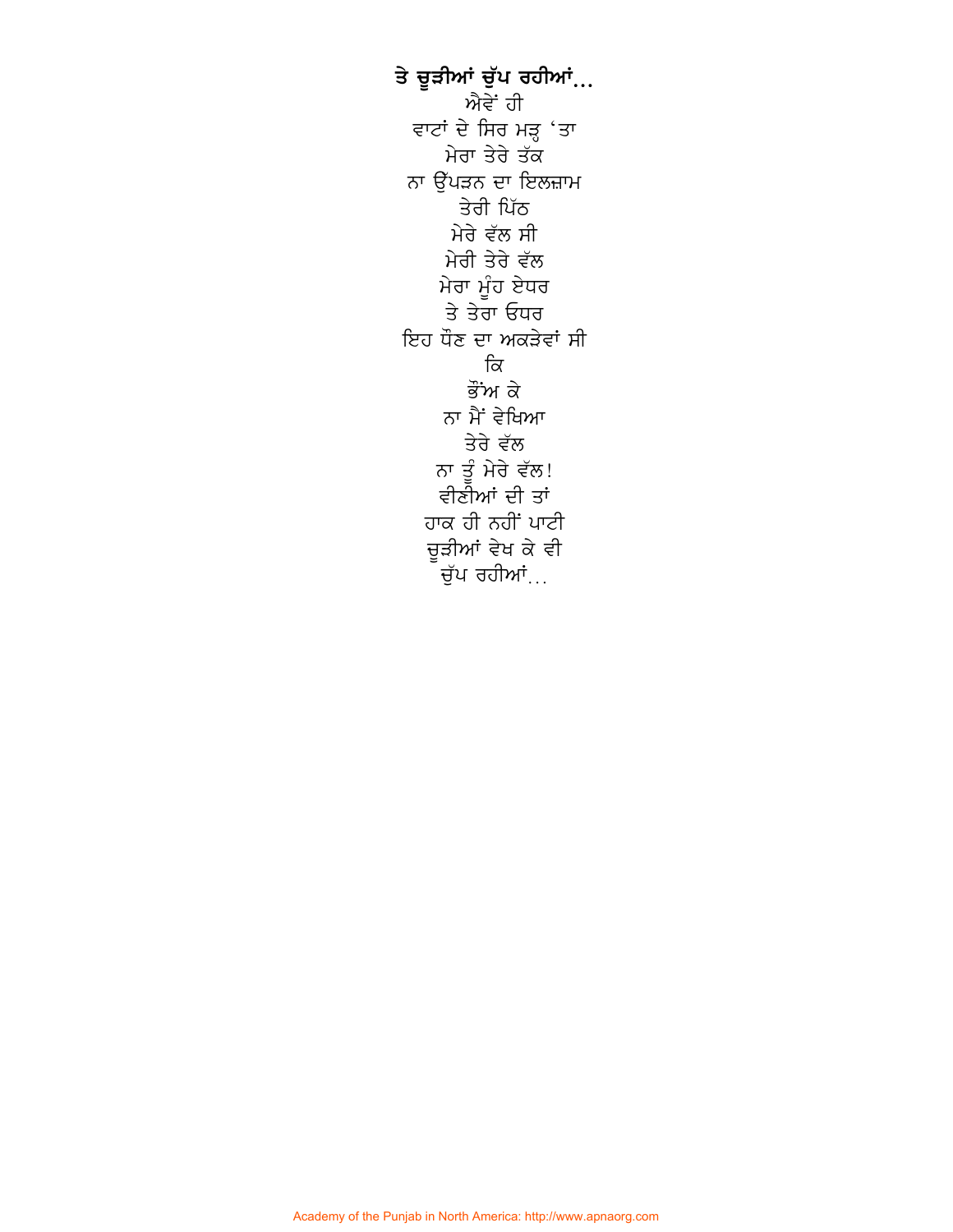ਕਾਠ ਦੇ ਘੋੜੇ ਸਾਡੇ ਸੰਨ੍ਹ 'ਚ ਕੋਤਰ ਸੌ ਹੱਦਾਂ ਤੇ ਨੌਤੀ ਸੌ ਸਮੁੰਦਰ ਮੇਰੇ ਮਹਿਬੂਬ! ਜੇ ਤੂੰ<br>ਤੁਰ ਪਿਆ ਹੈ<sup>ਂ</sup> ਚੜ੍ਹਦੇ ਵੱਲ ਮੂੰਹ ਕਰਕੇ ਤਾਂ ਮਸ਼ਕਾਂ ਬੰਨ੍ਹ ਲੈ ਘੁੰਘਟ ਦੇ ਪਟ ਬੁੱਲ੍ਹੀਂ ਚਿੱਥ ਕੇ ਕਰ ਲੈ ਹੋਰ ਭੀੜੇ ਹੋਰ ਪੀਢੇ ਤੇਰੇ ਰਾਹਾਂ ਦੇ ਉਜਾੜ ਬੀਆਬਾਨ 'ਚ ਹੈ ਥੋਹਰਾਂ ਦਾ ਸਾਮਰਾਜ ਪਹਿਰੇਦਾਰੀ ਕਰਦੇ ਓਂਡਣੇ ਸਪੋਲੀਏ ਤੇਰੇ ਮੱਥੇ ਨੂੰ ਡੰਗਣਗੇ ਮੈਂ ਤਾਂ ਤਪਦੇ ਮਾਰੂਥਲ 'ਚ ਉਠਾਂ ਤੋਂ ਲਾਹ ਪਲਾਣੇ ਕਾਠ ਦੇ ਘੋੜੇ ਬੀੜ ਬੈਠਾ ਹਾਂ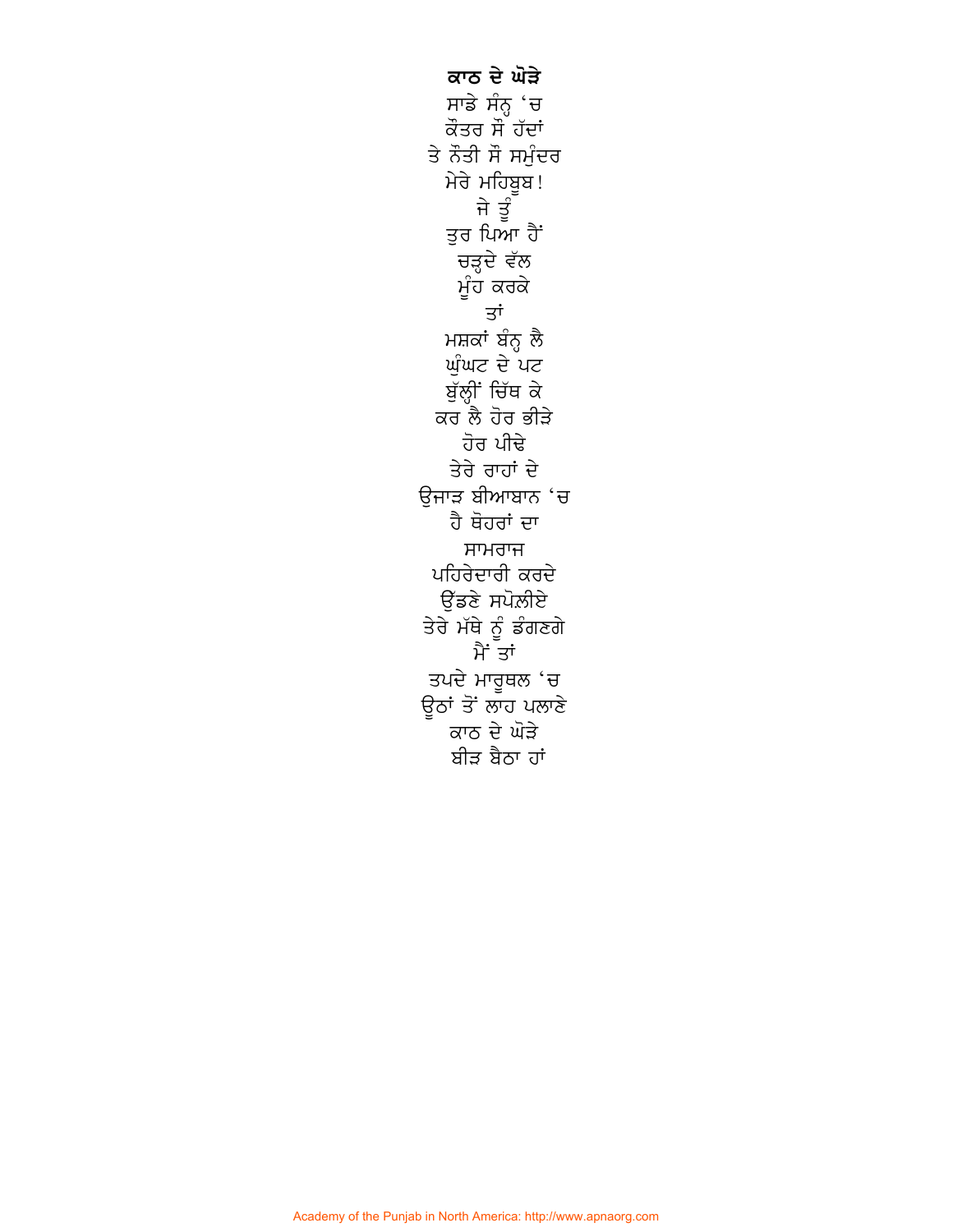ਮਾਇਆ–ਮਿਰਗ ਮਰਿਆਦਾ ਪੁਰਸ਼ੋਤਮ!<br>ਤੁਸੀਂ ਕੀਹਦੇ ਮਗਰ ਕਿੱਧਰ ਨੂੰ ਚੱਲੇ! ਇਹ ਸੋਨੇ ਦਾ ਮਿਰਗ ਮ੍ਰਿਗਣੀਆਂ ਦੇ ਢਿੱਡੋਂ ਨਹੀਂ ਜੰਮਿਆ ਇਹ ਮਾਇਆ-ਮਿਰਗ ਤਾਂ ਪੁੰਗਰਦੇ ਨੇ ਅਣਹੋਂਦ 'ਚੋਂ ਪਾਉਂਦੇ ਨੇ ਭਰਮਾਂ 'ਚ ਕੀ ਮਾਨਵ ਕੀ ਦਾਨਵ ਕੀ ਦੇਵ ਬਣਦੇ ਨੇ ਸਬੱਬ ਤ੍ਰੀਮਤਾਂ ਦੇ ਉਧਾਲੇ ਭਾਈਆਂ ਦੇ ਨਖੇੜੇ ਰਾਜਿਆਂ ਦੇ ਦੀਵਾਲ਼ੇ  $\overrightarrow{3}$ ਲੰਕਾ ਦੇ ਸਾੜੇ ਦਾ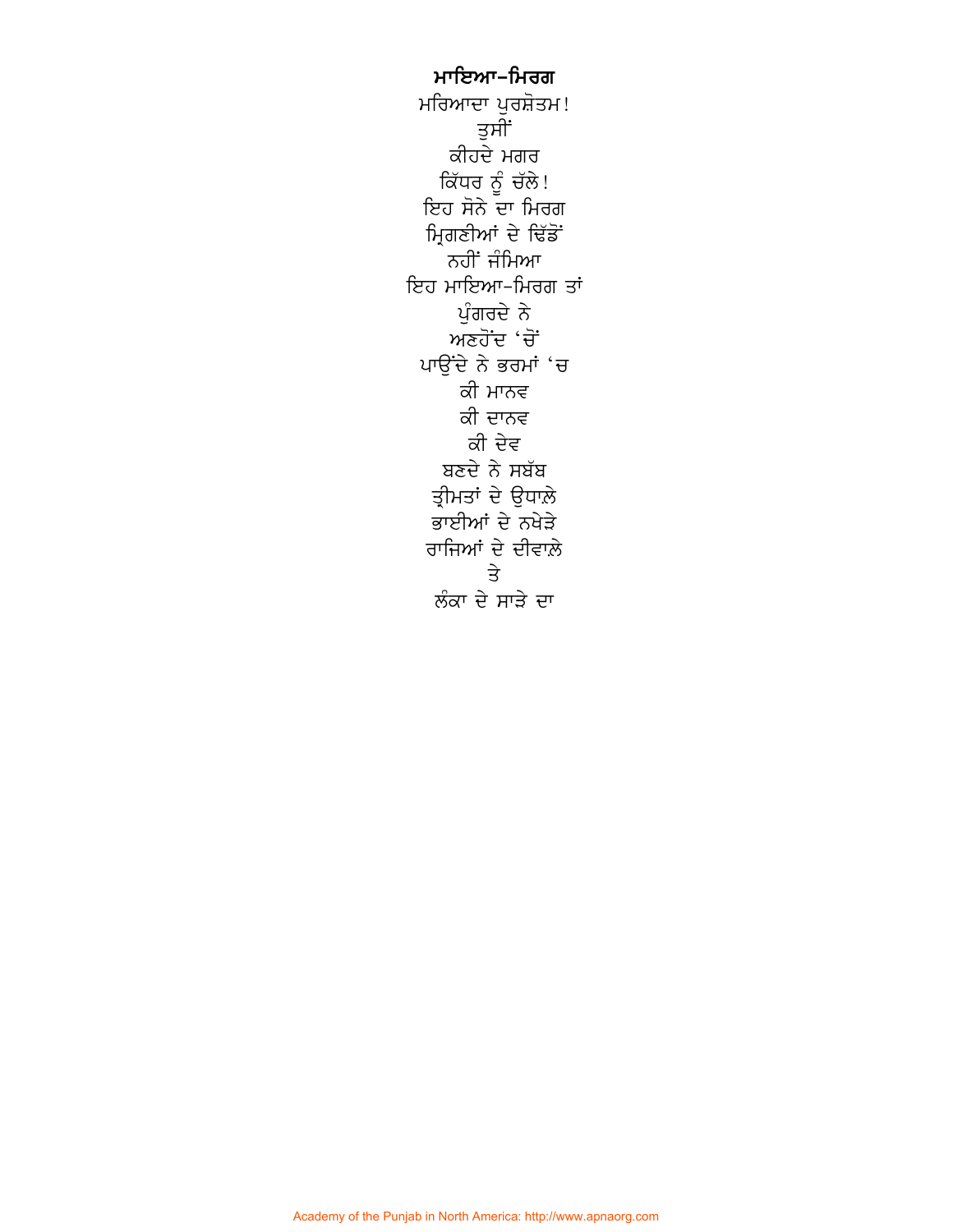ਬਦਲਦੇ ਮੌਸਮ ਦੇ ਨਕਸ਼ ਲਗਦਾ ਹੈ ਤੈਨੰ ਖਿੱਚ ਹੀ ਲਿਆਊਗੀ ਸੁੰਨੇ ਪਏ ਮਾਰੂਥਲ 'ਚ ਖੁੱਭਣ ਦੀ ਖ਼ਾਹਿਸ਼ ਜਾਂ ਮੈਨੂੰ ਉਧਾਲ਼ ਲਏਗੀ ਸਮੁੰਦਰਾਂ 'ਚ ਡੁੱਬਣ ਦੀ ਖ਼ਾਹਿਸ਼ ਤੇਰੇ ਸਾਗਰ 'ਚੋਂ ਉੱਠੀ ਹੈ ਘਨਘੋਰ ਕਿ ਵਰ੍ਹਿਆਂ ਤੋਂ ਬੈਠੀ ਹੈ ਪਾਲ਼ੀ ਕੋਈ ਰਾਤ-ਰਾਣੀ ਮੇਰੀ ਹਿੱਕ 'ਤੇ ਓਂਗਣ ਦੀ ਖ਼ਾਹਿਸ਼ ਹੁਣ ਤੱਕ ਲਾਇਆ ਨਹੀਂ ਚੋਭਾਂ ਦਾ ਹਿਸਾਬ ਕਰਦੇ ਰਹੇ ਪੂਰੀ ਸੂਲਾਂ ਦੀ ਚੁਭਣ ਦੀ ਖ਼ਾਹਿਸ਼ ਜੀਭ ਨੇ ਹੀ ਲਾਏ ਸੀ ਕਰਾਰਾਂ ਨੂੰ ਜਿੰਦਰੇ ਬੋਲ ਤਾਂ ਰੱਖਦੇ ਸੀ ਪੁੱਗਣ ਦੀ ਖ਼ਾਹਿਸ਼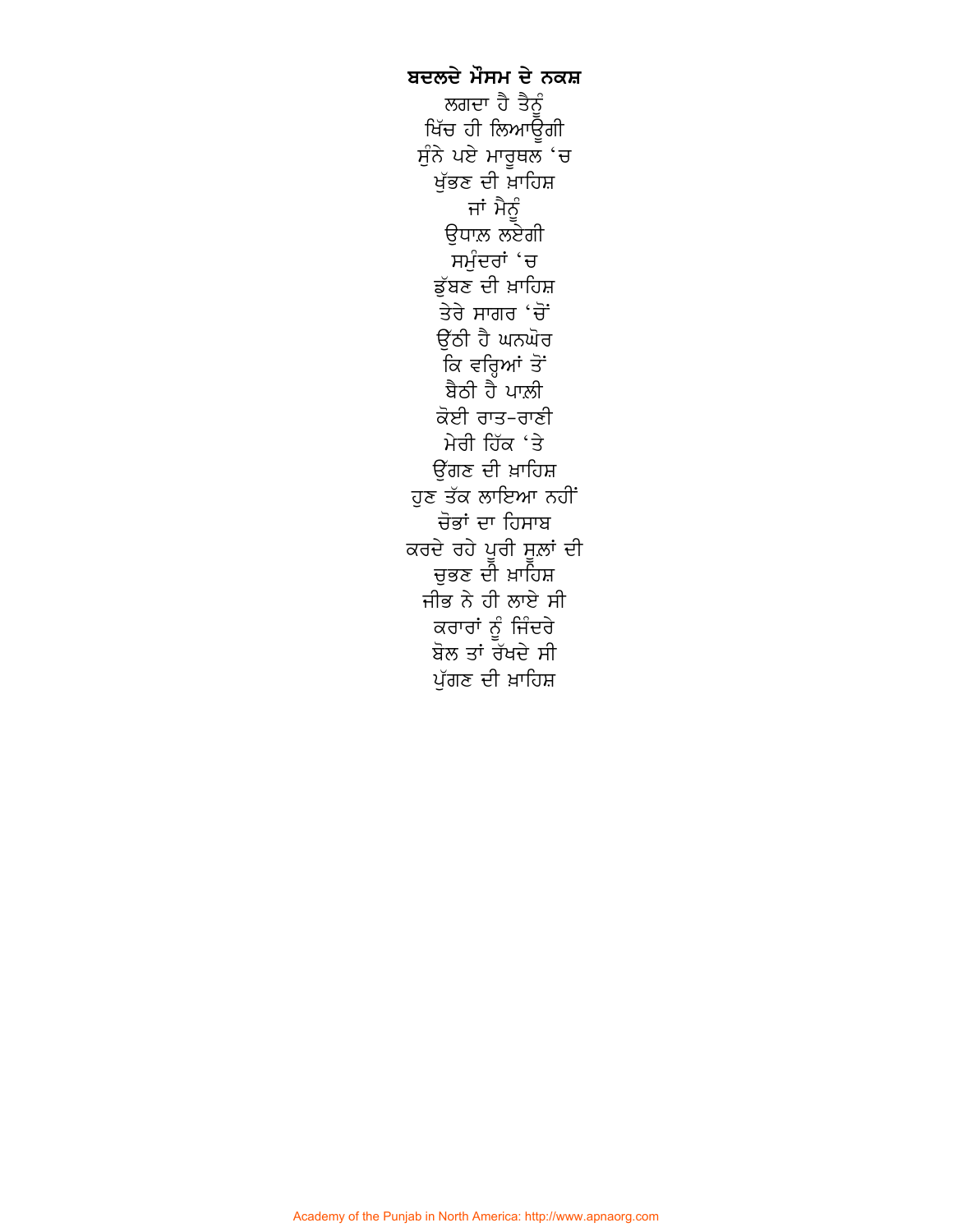ਬਰਫ਼ ਵਾਂਗ ਖੁਰਦੀ ਰਾਤ ਸੁਣ ਵੇ ਸੱਜਣ! ਅੱਜ ਦੀ ਰਾਤ ਤੁੱ ਕੋਈ ਸੋਗੀ ਗੀਤ ਸੁਣਾ ਟੁੱਟ ਜਾਣ ਬੌਨ੍ਹ ਮੇਰੇ ਦੀਦਿਆਂ ਦੇ ਸਾਰੇ  $\Rightarrow$ ਕਲ-ਕਲ ਵਗਣ ਮੇਰੇ ਅੱਥਰੂ ਸੁੱਕ ਜਾਣ ਸਮੁੰਦਰ ਠਾਠਾਂ ਮਾਰਦੇ ਜੋ ਮੇਰੇ ਕੋਇਆਂ ਦੇ ਮਗਰ ਕੁਛ ਨਾ ਬਚੇ ਓਹਲਿਆਂ ਦੇ ਵੀ ਓਹਲੇ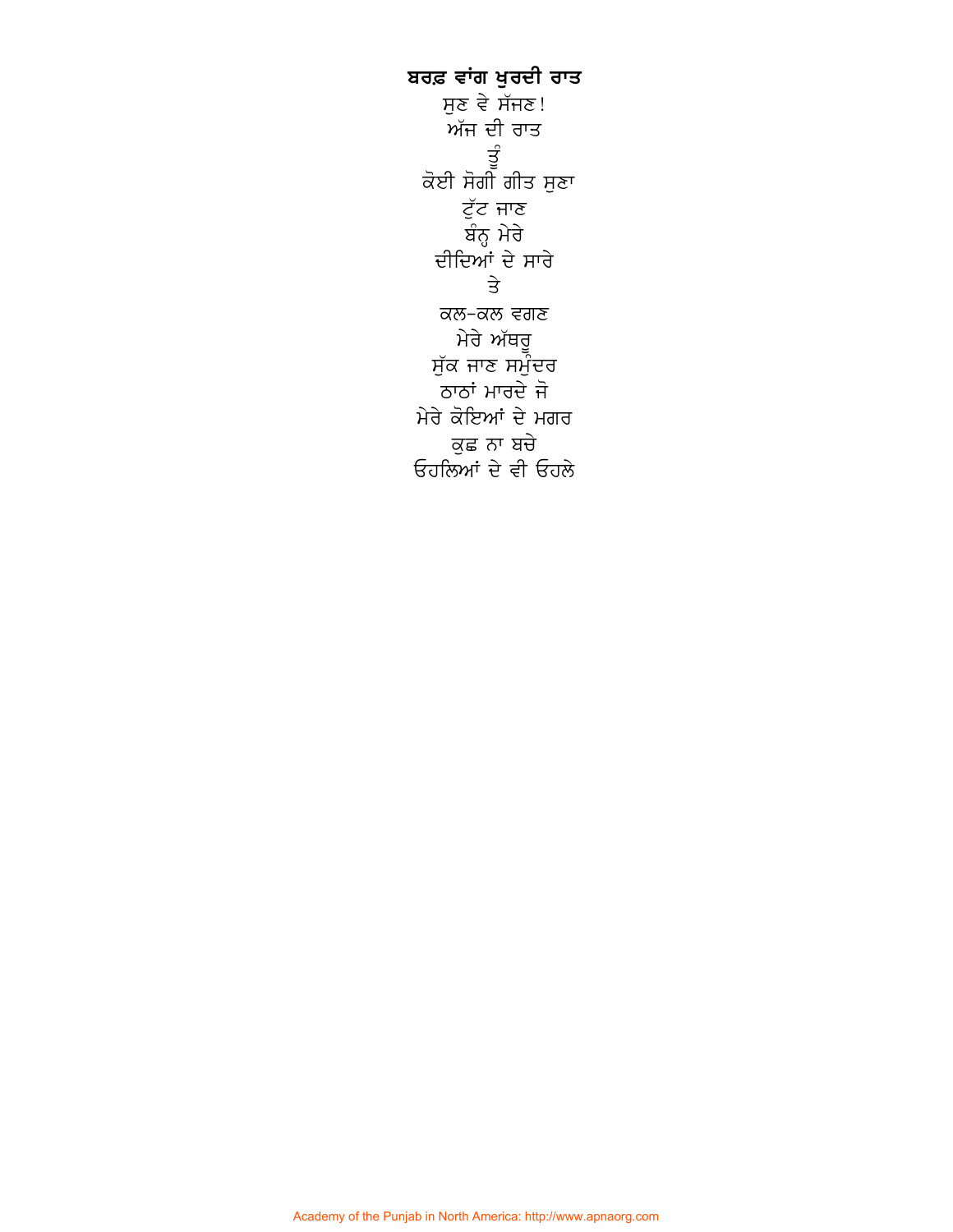ਲੋਕ-ਪਚਾਰਾ ਬੁੱਲ੍ਹਾਂ ਦੀ ਸਿੱਕਰੀ 'ਤੇ ਸੁਰਖ਼ ਦੰਦਾਸਿਆਂ ਦਾ ਲਿੱਪਣ ਅੱਖਾਂ ਦੇ ਸੁਰਮਈ ਆਥਣ ਤੇ ਚਟਕ ਚਾਨਣੀ ਦੀ ਚਿਲਮਣ ਉੱਚੜੇ ਪਿੰਡੇ 'ਤੇ ਪਾਟ-ਪਟੰਬਰਾਂ ਦਾ ਓਢਣ ਖਚਰੇ ਹਾਸਿਆਂ 'ਤੇ ਦੁਧੀਆ ਦੰਦਰਾਲ਼ ਦਾ ਵਲਗਣ ਕੌੜੀ ਜੀਭ 'ਤੇ ਖੋਖਲ਼ੇ ਬੋਲਾਂ ਦੀ ਮਿਠੱਤਣ ਬੱਸ ਹੋਰ ਨਹੀਂ ਕਰ ਸਕਦੀ ਲੋਕ-ਪਚਾਰਾ ਆਪਾ ਹੋ ਰਿਹਾ ਹੈ ਅਗੋਚਰ ਹੁਣ ਮੈਂ ਹੁੰਦੀ ਹਾਂ ਪੜਦਿਆਂ ਤੋਂ ਮੁਨਕਰ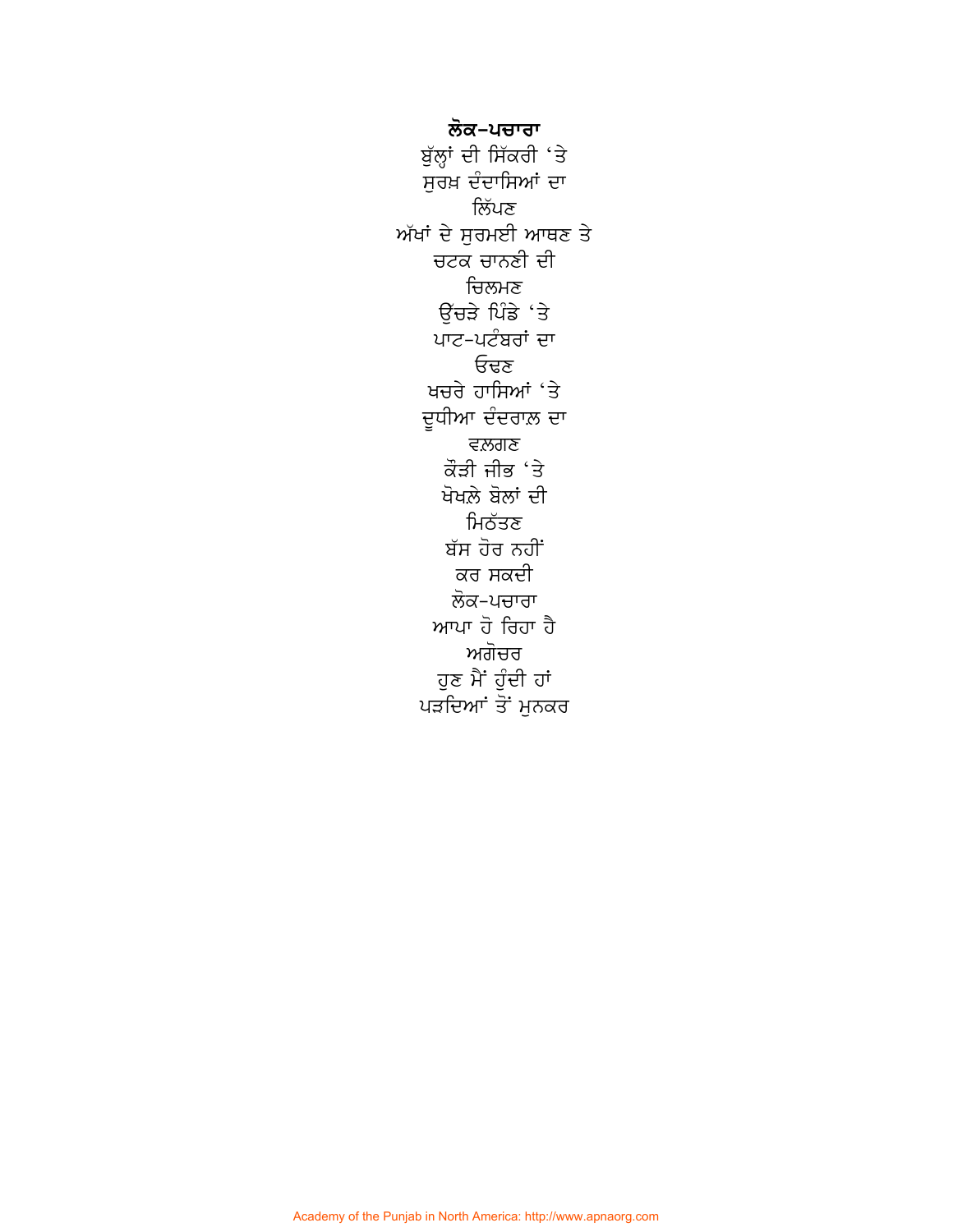ਚੁੱਪ ਦੇ ਅਖੰਡ-ਪਾਠ ਤੈਨੂੰ ਪਤਾ ਹੈ ਮੈਨੂੰ ਸਹਾਰੇ ਦੀ ਨਹੀਂ ਸਾਥ ਦੀ ਹੈ ਦਰਕਾਰ ਮੇਰੇ ਤੇ ਤੇਰੇ ਬੁੱਲ੍ਹਾਂ ਵਿਚਕਾਰ ਇਹ ਜੋ ਹੋ ਰਹੇ ਨੇ ਚੁੱਪ ਦੇ ਅਖੰਡ-ਪਾਠ ਇਹ ਬੋਲਾਂ ਤੋਂ ਵੀ ਜ਼ਿਆਦਾ ਹੋਰ ਜ਼ਿਆਦਾ ਕਰ ਰਹੇ ਨੇ ਉਚਾਰਿਤ ਸਰ ਦੀ ਬਾਣੀ ਖਿਣ 'ਚ ਸੁੰਗੜ ਗਏ ਪੈਂਡੇ ਦੀਆਂ ਸਰਾਲ਼ ਵਰਗੀਆਂ ਵਾਟਾਂ 'ਚ ਕਦੇ ਮੇਰਾ ਕੁਝ ਗੁਆਚ ਗਿਆ ਸੀ ਜੇ ਤੈਨੂੰ ਲੱਭਿਆ ਤਾਂ ਮੈਨੂੰ ਨਾ ਕਰੀਂ ਇਤਲਾਹ ਗੁਆਚੇ ਦੇ ਥਿਆਉਣ ਦੀ ਬੱਸ ਦੇਵੀਂ ਸਲਾਹ ਕਿ ਮੈਂ ਕਿਵੇਂ ਗੁਆਵਾਂ ਆਪਣੇ ਆਪ ਨੂੰ ਤੇਰੇ ਦੁਆਲ਼ੇ 'ਚ ਕਿ ਆਪਣੀ ਅੰਤਿਮ ਅਰਦਾਸ 'ਚ ਮੈਂ ਆਪ ਵੀ ਹੋਵਾਂ ਸ਼ਾਮਲ!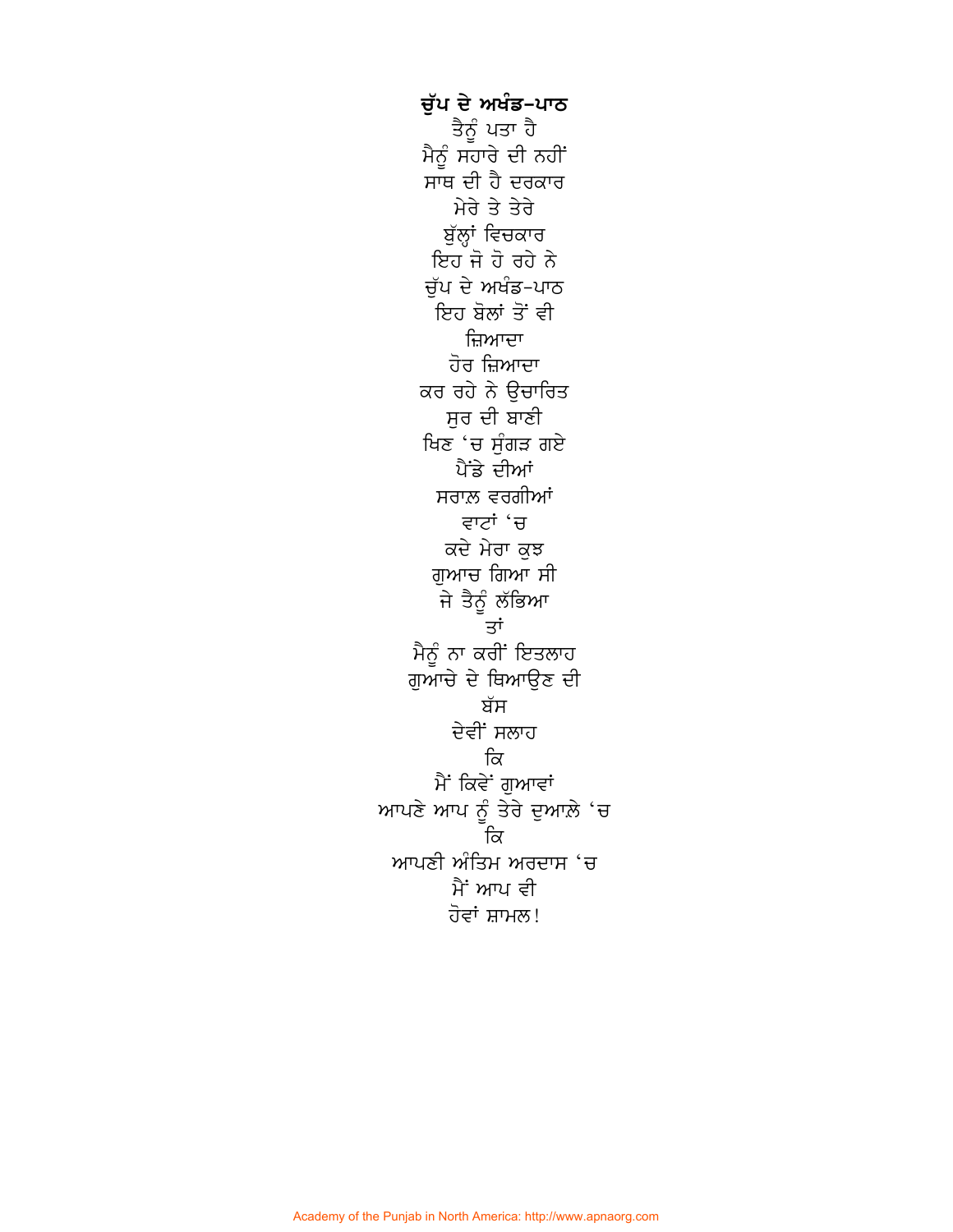ਪੋਟਾ-ਪੋਟਾ ਦਰਦ ਜਦੋਂ ਵੀ ਮਿਲ਼ੇ ਤੂੰ ਸੂਰਜ ਤੋਂ<br>ਆਪਣੇ ਚਿਹਰੇ 'ਤੇ ਛਪੇ ਦਿਨ ਤੇ ਮੇਰੇ ਚਿਹਰੇ 'ਤੇ ਛਪੀਆਂ ਰਾਤਾਂ ਦਾ ਹਿਸਾਬ ਮੰਗੀਂ ਤੇ ਮੈ ਸਲੀਬ 'ਤੇ ਟੰਗੇ ਸੱਚ ਨੂੰ<br>ਪੁੱਛੂੰਗਾ ਕਿ ਮੇਰੀਆਂ ਪੀੜਾਂ ਨੂੰ ਗਿਣਦਾ ਗਿਣਦਾ ਹਾਰ ਕੇ ਕਿਉਂ ਦੇ ਗਿਆ ਗਵਾਹੀ ਆਵਦੇ ਹੀ ਖ਼ਿਲਾਫ਼...?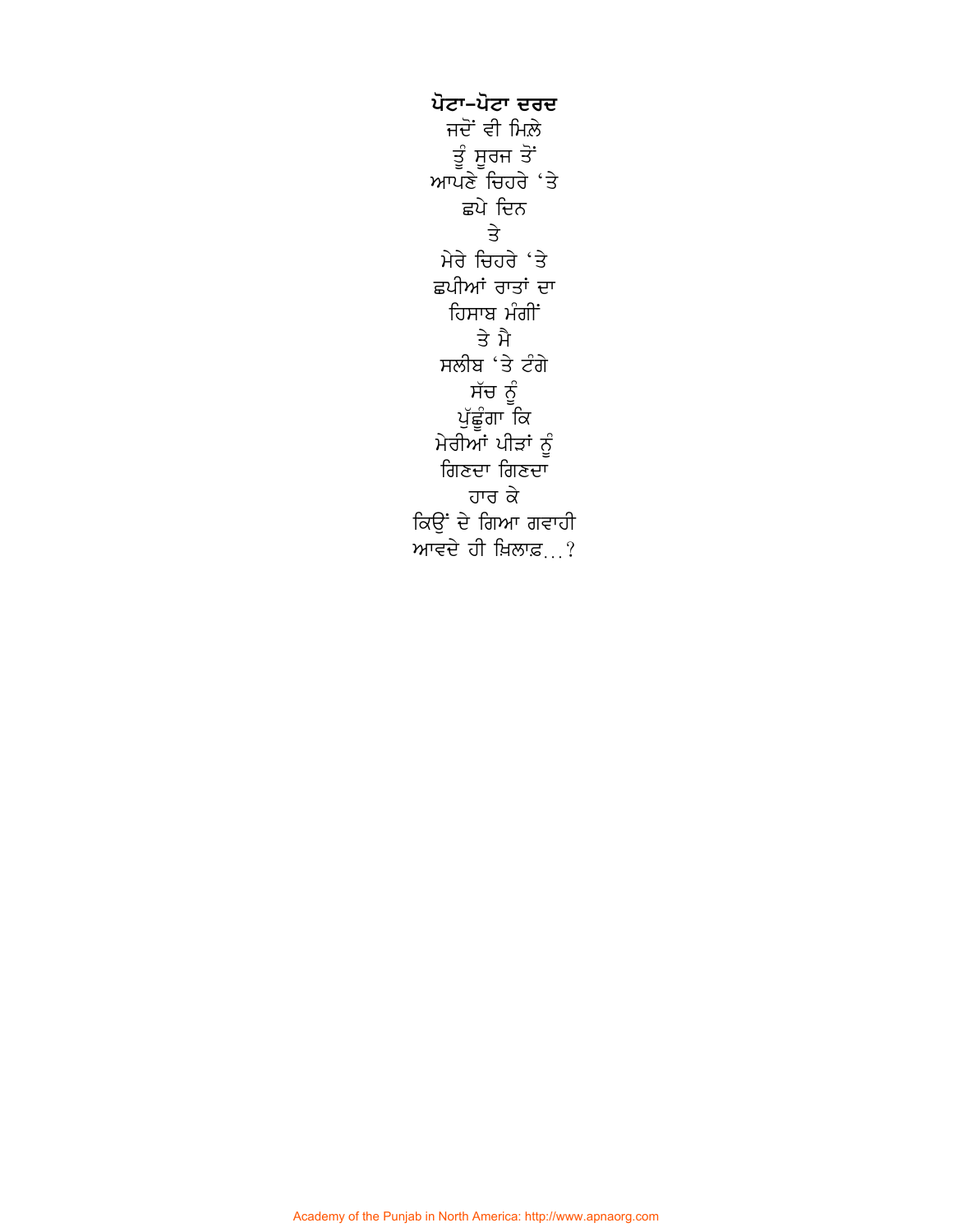ਹੁਣ ਮੌਸਮ ਬਦਲੇਗਾ ਆਹ ਮੈਂ ਕਿੱਥੇ ਆ ਗਿਆ ਹਾਂ ਤਰ-ਤਰ ਕੇ ਨੰਗੇ ਪੈਰੀ ਉੱਧੜੇ-ਪਾਟੇ ਪੁਰਾਣੇ-ਸਰਾਣੇ ਅੱਧੋਰਾਣੇ ਬੋਦੇ ਵਰ੍ਹਿਆਂ ਦੇ ਓਢੌਣ ਮੈਂ ਵਗਾਹ ਮਾਰੇ ਨੇ ਸੁੰਨੇ ਰਾਹਾਂ 'ਚ ਕਿਤੇ ਆਹ ਇੱਕ ਨਵੀਂ ਸਵੇਰ ਕੁੰਜ ਉਤਾਰ ਕੇ ਬੈਠੀ ਹੈ ਮੈਨੂੰ ਨਾਗਵਲ਼ ਪਾਉਣ ਲਈ ਲੱਗਦੈ ਹੁਣ ਮੌਸਮ ਬਦਲੇਗਾ ਰੁੱਤਾਂ ਨੂੰ ਬੁਰ ਆਇਆ ਹੈ ਤਾਂ ਹੀ ਜ਼ਿੰਦਗੀ 'ਤੇ ਨੂਰ ਆਇਆ ਹੈ!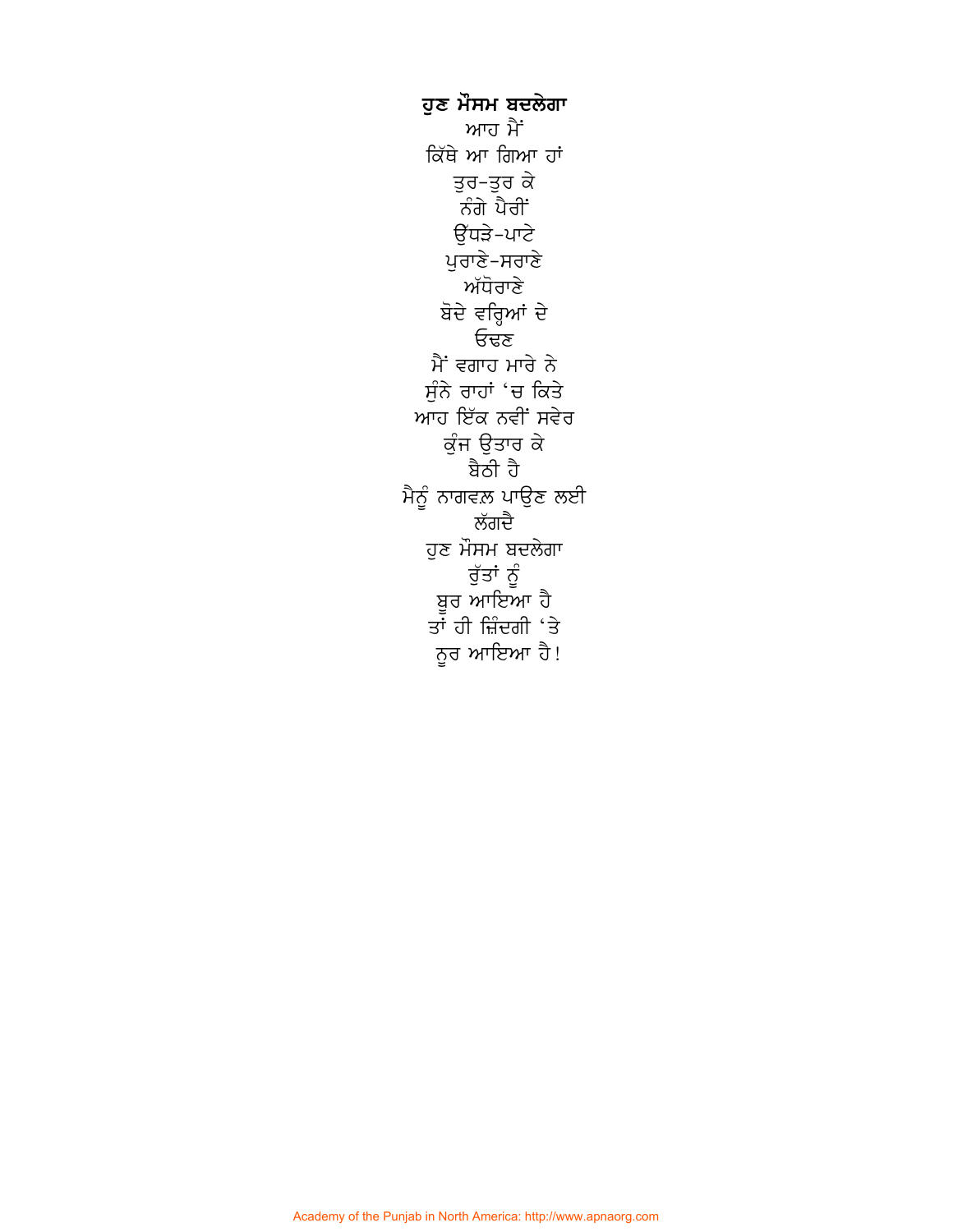ਪੀੜ-ਹਰਣ ਮੇਰੇ ਪੀੜ ਹੈ ਵੈਦ ਨੇ ਕੀਤੇ ਹਨ ਕੰਠ ਪੋਥੇ ਤੇ ਗ੍ਰੰਥ ਕਰਦਾ ਹੈ ਸ਼ਫ਼ਾ ਪਰ ਵੈਦ ਨਹੀਂ ਜਾਣਦਾ ਪੀੜ-ਹਰਣ ਮੇਰੇ ਪੀੜ ਹੈ ਤੂੰ ਤਾਂ ਨਹੀਂ ਪੜ੍ਹਿਆ ਕਿਸੇ ਮਰਜ਼ ਦਾ ਸ਼ਾਸਤਰ ਫੇਰ ਕਿਵੇਂ ਜਾਣ ਲਿਐ ਪੀੜ-ਹਰਣ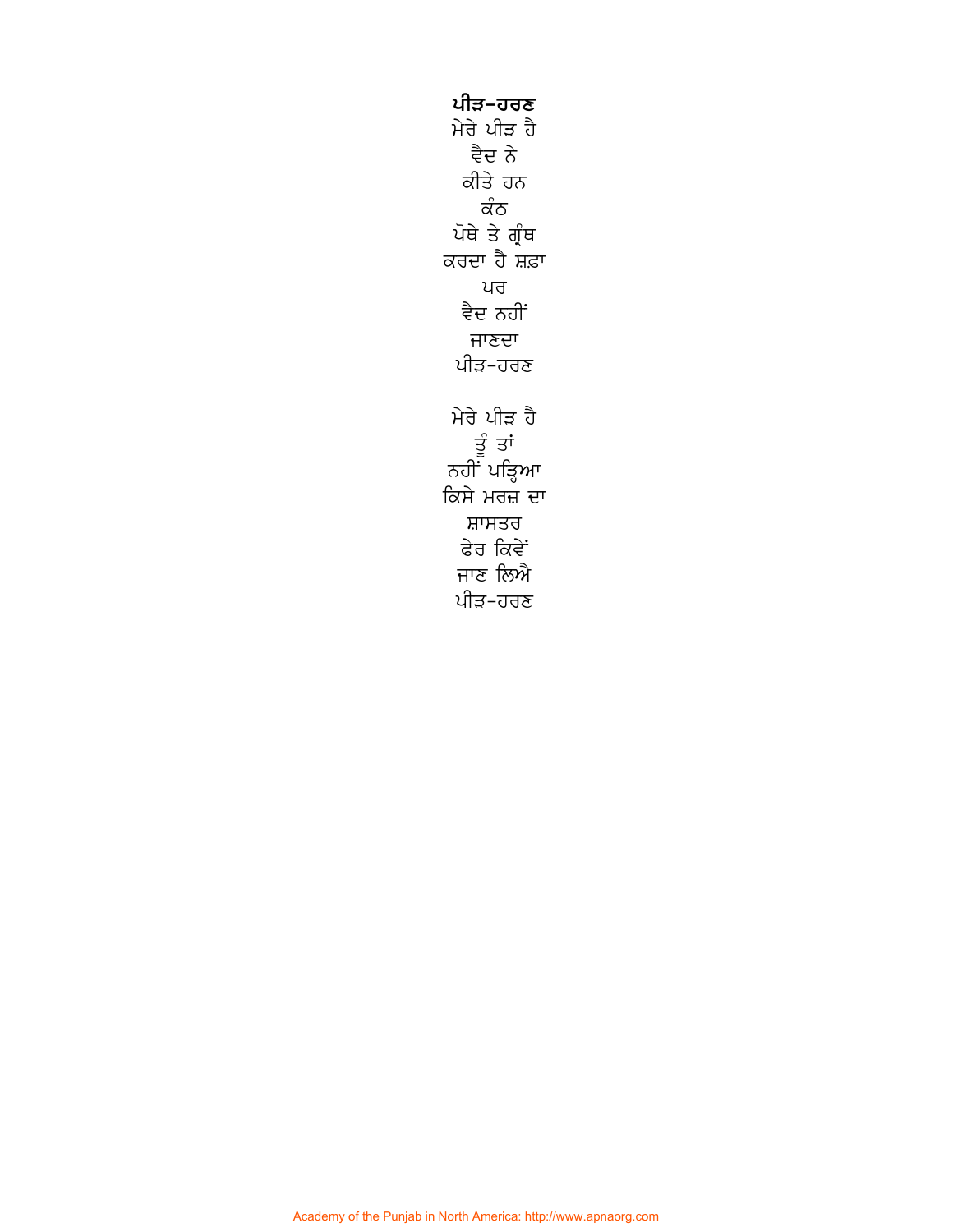**ਸੁਹੱਪਣ**<br>ਜਦੋਂ ਤੂੰ ਸ਼ੀਸ਼ੇ 'ਚ ਵੇਖਦੀ ਲੱਗ ਪੈਂਦੀ ਹੈਂ ਇਹ ਸੋਚਣ ਕਿ ਮੈਂ ਫਲਾਣੀ ਤੋਂ ਕਿੰਨੀ ਸੋਹਣੀ ਹਾਂ ਉਦੋਂ ਤਰੇੜ ਸ਼ੀਸ਼ੇ <sup>ੱ</sup>ਚ ਨਹੀਂ ਪੈਂਦੀ ਤੇਰੇ ਅਕਸ 'ਚ ਪੈਂਦੀ ਹੈ  $\overrightarrow{3}$ ਤੇਰਾ ਨੂਰ<br>ਪੈ ਜਾਂਦਾ ਹੈ ਮੱਧਮ ਭੁਰ−ਭੁਰ ਕੇ ਡਿੱਗ ਪੈਂਦਾ ਹੈ ਤੇਰਾ ਸੁਹੱਪਣ ਤੇ ਤੂੰ ਹੋ ਜਾਂਦੀ ਹੈ<br>ਸਿਆਣਪਾਂ ਤੋਂ ਹੋਰ ਹੀਣੀਂ ਹੋਰ ਊਣੀ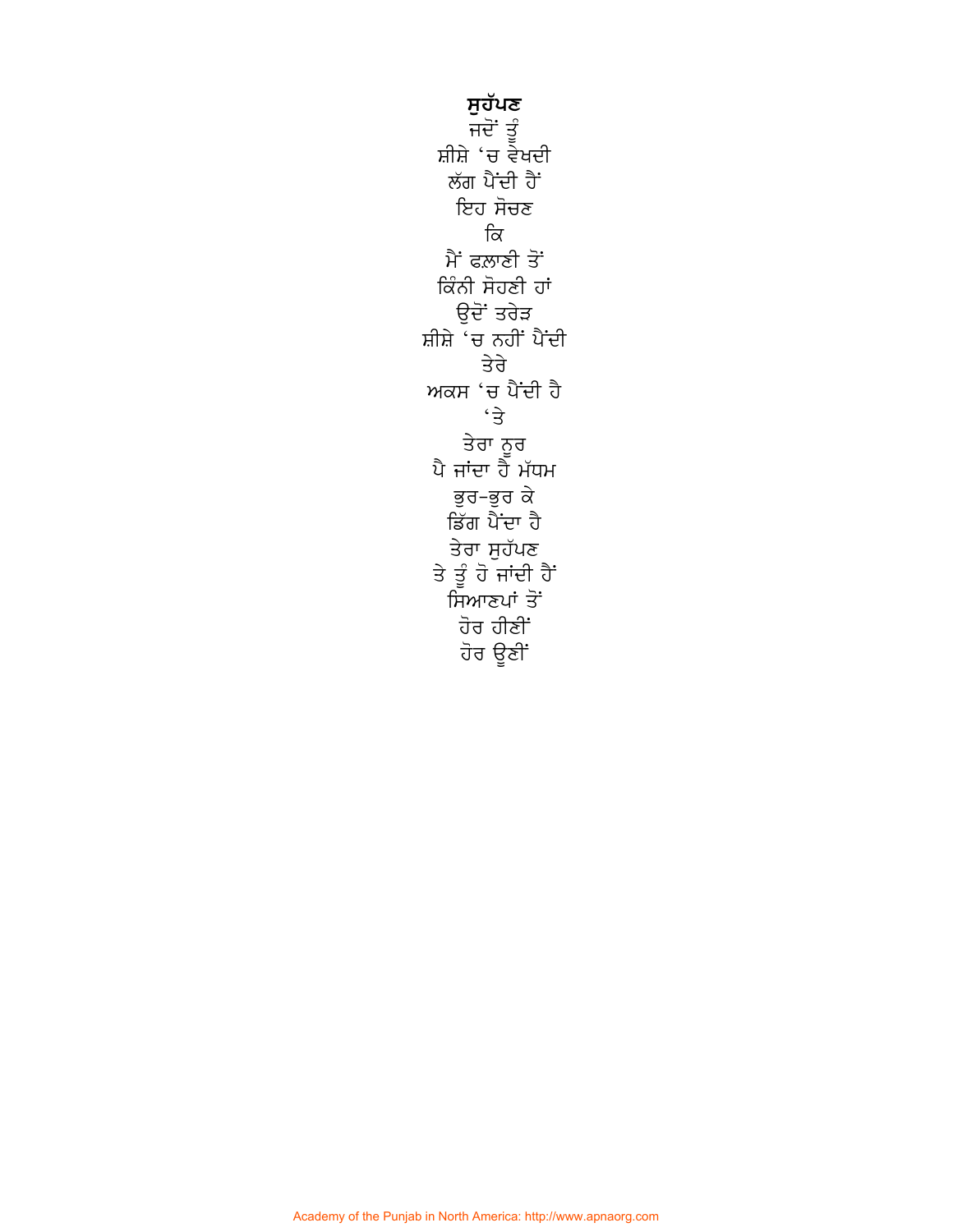ਗੁਰੁ–ਘਰ ਗਿਆ ਸਾਂ ਗਰ-ਘਰ ਗਿਆ ਸਾਂ ਮਨਮੁੱਖ ਨੂੰ ਗਰਮੱਖ ਹੱਥੋਂ ਹਾਰਨ ਪਰ ਕੀਰਤਨ ਕਰਦਿਆਂ ਤੇ ਟੱਲ ਵਜਾੳਂਦਿਆਂ 'ਚ ਕੋਈ ਵਿੱਥ ਨਹੀਂ ਜਾਪੀ ਜਿੳਂ-ਜਿੳਂ ਮਾਇਆ ਆਉਂਦੀ ਜਾਂਦੀ ਤਿੳਂ-ਤਿੳਂ ਕੀਰਤ ਹੋਰ ਲਮੇਰਾ ਵਾਜਿਆਂ ਦੀ 'ਵਾਜ ਹੀ ਵਜਦੀ ਰਹ<u>ੀ</u> ਖੋਜ ਕਿਵ ਲੈਂਦੋ ਸ਼ਬਦ ਮਾਹਿੰ ਸ਼ਬਦ–ਗੁਰੂ ਨੂੰ ਦੇ ਬੇ-ਦਾਵਾ ਜੇ ਮਜ਼ਾਰੀ ਨੱਕ ਰਗੜਦੇ ਮੰਨੀਆਂ ਵਾਲੇ ਦੋਖੀ! ਤਾਂ ਮੱਥੀਂ ਤਿਲਕ ਲਿਪਦੇ ਤੁੰਨੀਆਂ ਵਾਲੇ ਦੁਹਰ-ਦੋਖੀ! ਪਰ ਗਰਮੰਤਰ ਲੈ ਕੇ ਮਨਮੰਤਰ ਜਪਦੇ ਉਪਦੇਸ਼ੋਂ ਮੁਨਕਰ ਖੁਲ੍ਹੀਆਂ ਵਾਲੇ ਦੋਜਖੀ! ਬੁੱਧ ਦੇ ਭਿਕਸ਼ੁ ਵਾਙੂੰ ਨਾਨਕ ਦਾ ਗੁਰਮੁੱਖ ਗਿੱਠ ਕ ਬੋਦੀ ਨੇ ਖੱਸੀ ਕਰਤਾ ਬਾਹਰੇ-ਬਾਹਰ ਤਾਂ ਦਿੱਲੀ-ਦੱਖਣ ਫੇਰੇ ਪਾਏ ਮੇਰੇ ਹਜ਼ੁਰ ਨਾਨਕ! ਮਨ ਕੁਸੁੱਧਾ ਚਾਨਣ ਲੋਚੇ  $B<sub>2</sub>$  arfag !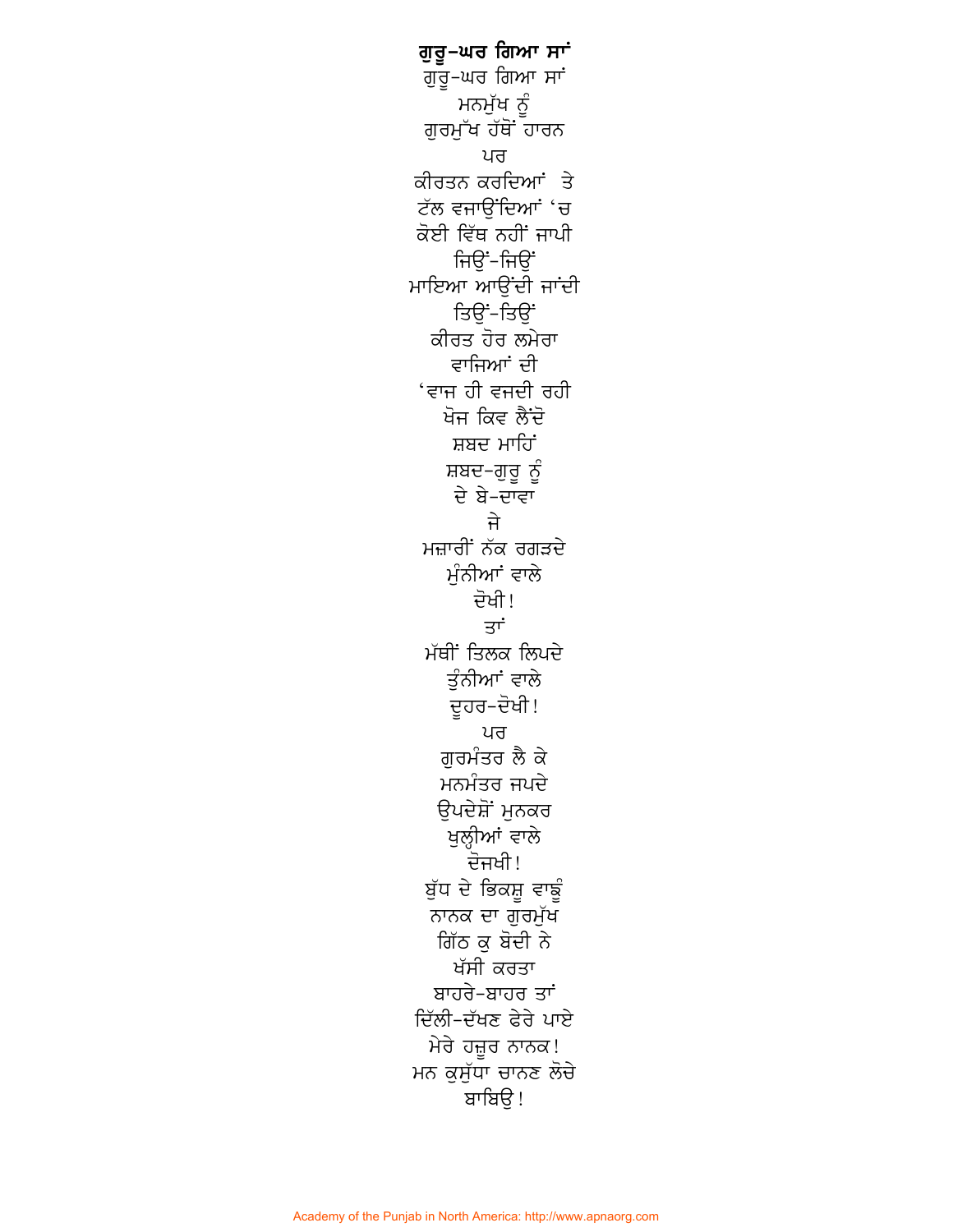ਤੂੰ ਤੁਰਿਆ ਚੱਲ ਜਦੋਂ ਤੱਕ ਢਲ਼ਦੀ ਉਮਰ ਨਾਲ਼ ਨਾਰਾਂ ਦਾ ਸੁਹੱਪਣ ਮਾਰਦਾ ਨਹੀਂ ਸਿਆਣਪਾਂ ਦੀ ਬੁੱਕਲ ਤੂੰ ਸੰਗਦਾ ਤਾਂ ਹੋਵੇਂਗਾ ਪਰ ਤੂੰ ਤੁਰਿਆ ਚੱਲ! ਮੀਸਣੇ ਹਾਸਿਆਂ ਨੇ ਅਜੇ ਸਿੱਖੀ ਨਹੀਂ ਅੱਖਾਂ ਦੀ ਰਮਜ਼ ਢਿੱਲਾ ਨਾ ਕਰੀਂ ਕਮਰ-ਕਸਾ ਥੱਕਿਆਂ ਤਾਂ ਹੋਵੇਗਾ ਪਰ ਤੂੰ ਤਰਿਆ ਚੱਲ! ਹਯਾਤੀ ਦੇ ਵਰਤਾਰਿਆਂ ਤੋਂ ਰਹਿਮ ਦੀ ਆਸ ਨਾ ਰੱਖੀਂ ਡੱਬ 'ਚ ਤੁੰਨੇ ਤਰਕ ਕਦੋਂ ਕੰਮ ਆੳਣਗੇ ਤੇਰੇ ਹੱਥ ਤਾਂ ਕੰਬਣਗੇ ਪਰ ਤੂੰ ਤੁਰਿਆ ਚੱਲ! ਤੜਕੇ ਉੱਠ ਕੇ ਸਰਜ ਨੰ ਸੜੀ ਬੁਥੀ ਨਾ ਵਿਖਾਈਂ ਦੋਵੇਂ ਅੱਖਾਂ 'ਚ ਦੋ ਸੂਰਜ ਲੈ ਕੇ ਜਾਗੀਂ ਪਿੰਡਾ ਤਾਂ ਤੇਰਾ ਝਲ਼ਸੇਗਾ ਪਰ ਤੂੰ ਤੁਰਿਆ ਚੱਲ!<br>'ਤੂੰ ਚਾਹੁੰਦਾ ਹੈਂ ਹਵਾ ਨੂੰ ਫੜਨਾ ਤੇਰੇ ਚੁਫ਼ੇਰੇ ਤਾਂ ਬੱਲਿਆਂ ਦਾ ਵੀ ਦਮ ਨਿਕਲ਼ਦਾ ਹੈ ਤੇਰਾ ਸਾਹ ਤਾਂ ਘੱਟੇਗਾ ਪਰ ਤੂੰ ਤੁਰਿਆ ਚੱਲ!

ਜਦੋਂ ਤੱਕ ਇਹ ਸੜਕ ਮੱਕ ਨਹੀਂ ਜਾਂਦੀ ਤੰ ਤਰਿਆ ਚੱਲ ਬੰਦਿਆ!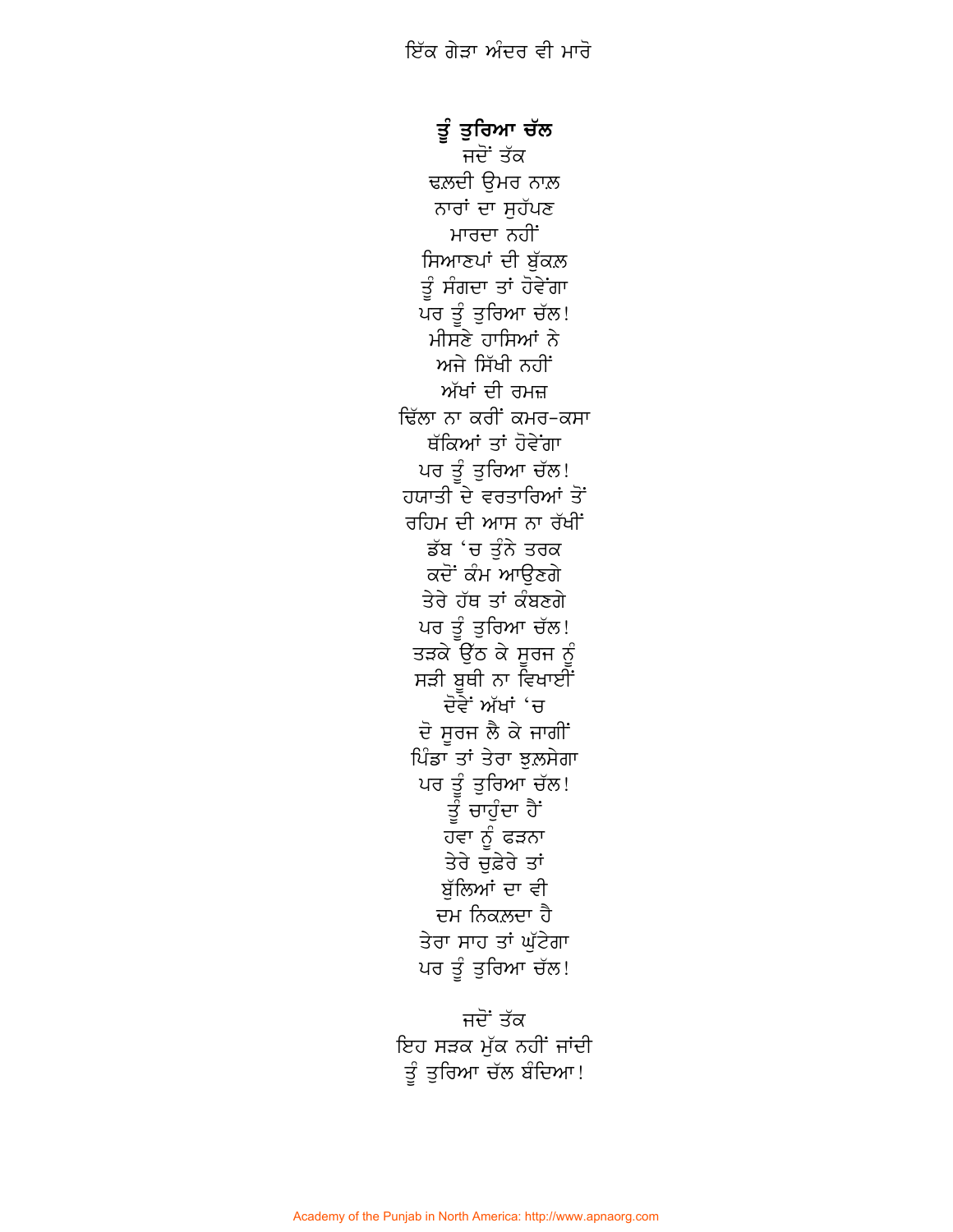ਜੱਟ ਦਾ ਮਨੋਵਿਗਿਆਨ ਆਪਣੀ ਹਸਤੀ ਨੂੰ ਬਚਾਉਂਣ ਲਈ ਵਾਹੁੰਦਾ ਰਹਿੰਦਾ ਹੈ ਕਦੇ ਜ਼ਮੀਨ ਤੇ ਕਦੇ ਡਾਂਗ ਕਿਸੇ ਵੀ ਜੱਟ 'ਚ ਇੱਕ ਨਹੀਂ ਕਈ ਜੱਟ ਹੁੰਦੇ ਐ ਇਹਦੇ ਅੰਦਰਲਾ ਕੁਝ ਖਿੱਚਦਾ ਹੈ ਇੱਕ ਉਤਾਹਾਂ ਨੂੰ<br>ਇੱਕ ਹੇਠਾਂ ਨੂੰ ਇੱਕ ਸੱਜੇ ਇੱਕ ਖੱਬੇ ਇਹਨਾਂ ਸਾਰਿਆਂ ਦੇ ਵਿੱਚ ਵਿਚਾਲ਼ੇ ਇੱਕ ਵਜਦ ਗੁਆਚਿਆ–ਗੁਆਚਿਆ ਖਿੱਚਿਆ–ਖਿੱਚਿਆ ਵਲੁੰਧਰਿਆ–ਵਲੁੰਧਰਿਆ ਰੱਜਿਆ ਤਾਂ ਰੱਬ ਨੂੰ ਲਲਕਾਰਦਾ ਸੁਰਜ ਨੂੰ ਮੁੱਠੀ 'ਚ ਫੜ ਕੇ ਤਲ਼ੀਆਂ 'ਤੇ ਮਸਲਣਾ ਲੋਚਦਾ ਹੈ ਭੁੱਖਾ ਹੋਵੇ ਤਾਂ ਡਾਂਗ ਫੜ ਕੇ ਰੱਬ ਨੂੰ ਰੜੇ ਮੈਦਾਨ ਟੱਕਰਨ ਦਾ ਹੀਂਆ ਕਰਦਾ ਹੈ ਪਰ ਗੁਰੁ-ਘਰ ਜਾ ਕੇ ਭੁੱਲਾਂ ਕੀਹਤੋਂ ਬਖ਼ਸ਼ਾਉਂਦਾ ਹੈ ਫੇਰ ਉਹ ਪਤਾ ਨ੍ਹੀਂ ਕਿਹੜੇ ਰੱਬ ਨੂੰ ਮੰਨਦਾ ਹੈ ਜਾਂ ਤਾਂ ਉਹਦਾ ਕੋਈ ਰੱਬ ਨ੍ਹੀਂ ਹੁੰਦਾ ਜਾਂ ਫੇਰ ਉਹ ਆਪ ਹੀ ਰੱਬ ਹੁੰਦਾ ਹੈ!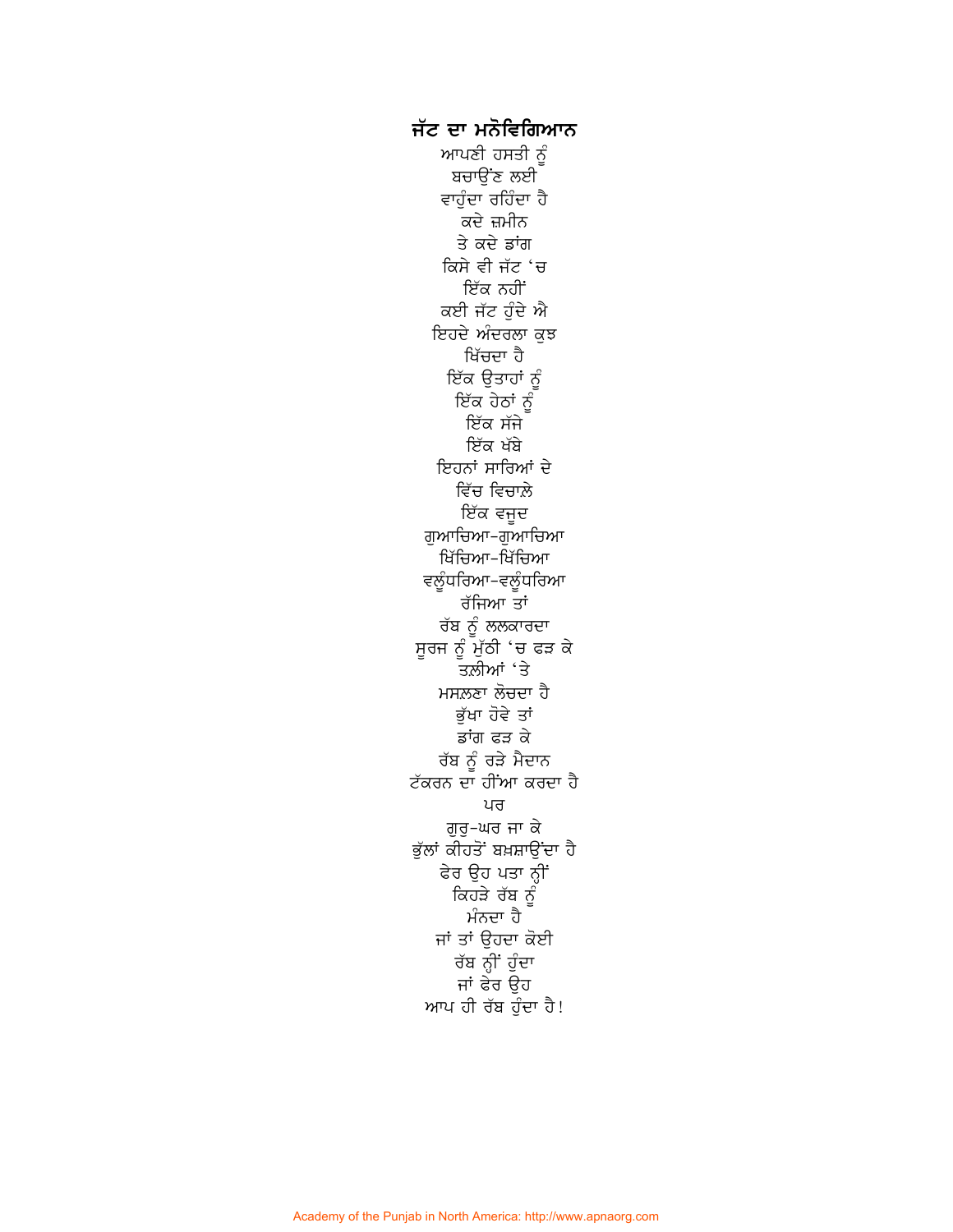ਰਾਤ ਨੂੰ ਰੁਖ਼ਸਤ ਨਹੀਂ ਆਉਂਦੀ ਉਂਘ ਤਾਂ ਨਾ ਆਵੇ ਤੇਰੇ ਆਇਆਂ ੳਨੀਂਦਰਾ ਨੀਂਦ ਹੋਇਆ ਮੈਂ ਇੱਕ ਯਾਦ ਚੱਬ ਕੇ ਥੁੱਕ ਦਿੱਤੀ ਇੱਕ ਦੁਪਹਿਰ ਮਸਲ਼ ਕੇ ਸੁੱਟ ਦਿੱਤੀ ਇਹ ਰਾਤ ਕਿਸੇ ਫ਼ਨੀਅਰ ਦੀ ਜੇਠੀ ਧੀ ਕੁੰਡਲ਼ੀ ਮਾਰ ਮੇਰੀ ਜੀਭ 'ਤੇ ਬਹਿ ਗਈ ਹੁਣ ਚਿੱਤ ਨੂੰ ਔੜ ਨਹੀਂ ਆਉਂਦੀ ਕਿ ਕੀ ਕਰੰ ਜੇ ਇਹਨੇ ਕੁੰਜ ਉਤਾਰੀ ਇਹਨੂੰ ਤੜਕਸਾਰ ਹੀ -<br>ਪੁੱਛ ਲਵੀਂ ਮੇਰੇ ਕਿੰਨੇ ਸਾਹ ਪੀ ਗਈ ਤੇ ਕਿੰਨੇ ਬਾਕੀ ਨੇ ਜਾਂ ਮੈਨੂੰ ਹੀ<br>ਜੂਨ ਨਾਗ ਦੀ ਪੈਣਾ ਪਊ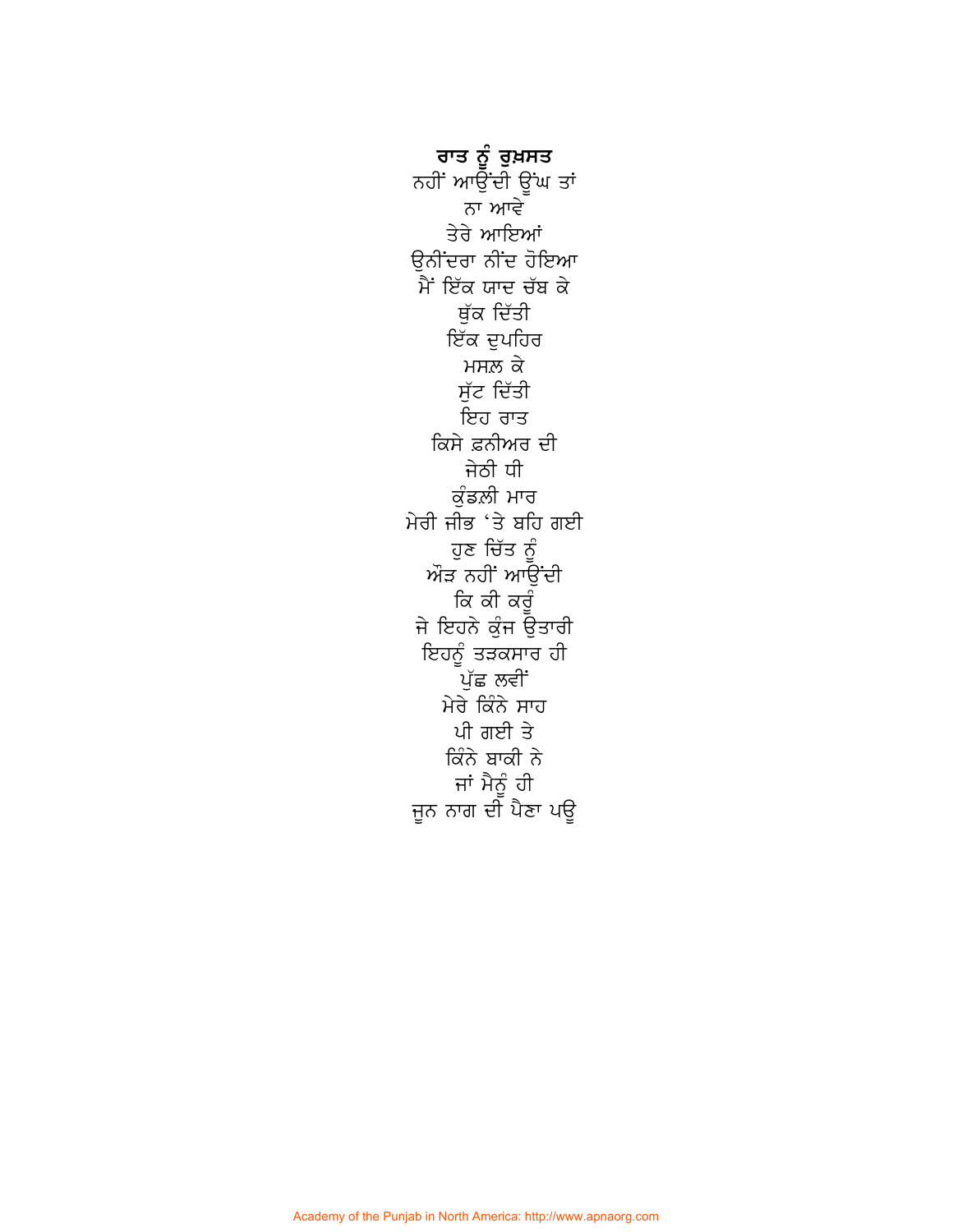ਬੰਦੂਕੀਅਤ ਸਰਕਾਰੀ ਪਾਠਸ਼ਾਲਾ ਦੀ ਪਹਿਲੀ ਜਮਾਤ 'ਚ ਤੁਸੀਂ ਸਾਨੂੰ ਫਾਡੀ ਹੀ ਬਿਠਾਇਆ ਮੂਹਰਲੀ ਕਤਾਰ 'ਚ ਬੈਠੇ ਥੋਡੇ ਆਵਦੇ ਸਭ ਕੁਝ ਪੜ੍ਹਦੇ-ਗੁਣਦੇ ਰਹੇ ਪਰ ਛੇਕੜ ਕੰਧ ਨਾਲ਼ ਢੋਅ ਲਾਈ ਬੈਠਿਆਂ ਨੂੰ ਸਾਨੂੰ ਕੁਛ ਵੀ ਪੱਲੇ ਨਾ ਪਿਆ ਤੁਸੀਂ ਜ਼ਮਹੂਰੀਅਤ ਆਖਿਆ ਅਸੀਂ ਬੰਦੂਕੀਅਤ ਸਮਝ ਲਿਆ  $\Rightarrow$ ਕੱਚੇ ਮਗ਼ਜ਼ ਦੀ ਖ਼ਾਲੀ ਫ਼ੱਟੀ 'ਤੇ ਕਾਲ਼ਜੇ 'ਚ ਉਂਗਲਾਂ ਡੁਬੋ ਦਹਿਸ਼ਤ ਦੀ ਇਬਾਰਤ ਲਿਖਦੇ ਰਹੇ ਵਹਿਸ਼ਤ ਦਾ ਪ੍ਰਮਾਣ-ਪੱਤਰ ਮੁੱਠੀ 'ਚ ਮਰੋੜ ਮਗਰਲੀ ਕੰਧ ਟੱਪ ਕੇ ਇੳਂ ਨਿਕਲੇ <u>ਜਿਵੇਂ</u> ਹਰਨੋਟਿਆਂ ਦੀ ਡਾਰ ਦਾ ਖਿੜੀ ਕਪਾਹ ਵਿਚ ਦੀ ਵਹੀਰਾਂ ਘੱਤਣਾ ਨਿਮਾਣਿਆਂ ਨਿਤਾਣਿਆਂ ਨਿਓਟਿਆਂ  $\Rightarrow$ ਨਿਆਸਰਿਆਂ ਲਈ ਤਸੀਂ ਹੋਰ ਕੋਈ ਲਾਂਘਾ ਵੀ ਤਾਂ ਨਹੀਂ ਛੱਡਿਆ।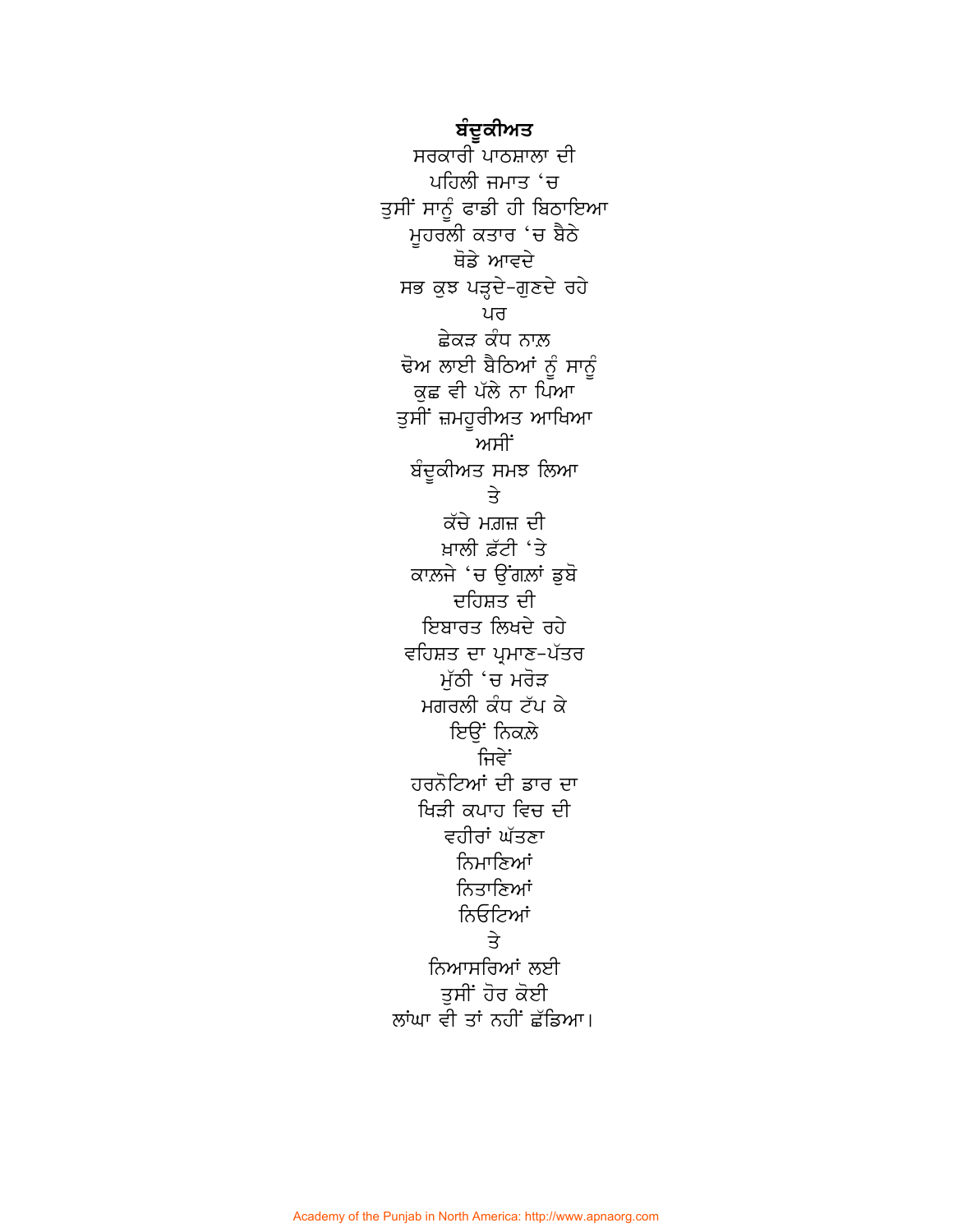ਮੈਂ ਤੋਂ ਮੈਂ ਤੱਕ ਹੁਣ ਦਰਵੇਸ਼ ਹੋ ਕੇ ਮੈਂ ਤੇਰੇ ਬਹਾਨੇ ਆਪਣੇ ਆਪ ਨੂੰ ਫਿਰਦਾ ਹਾਂ ਭਾਲ਼ਦਾ ਕਦੇ ਪੌਣ ਦੀ ਗੁਰੂਤਾ 'ਚੋਂ ਕਦੇ ਧਰਤੀ ਦੀ ਮਮਤਾ 'ਚੋਂ ਫਿਰ ਕਰਦਾ ਹਾਂ ਆਤਮ-ਨਿਵੇਦਨ ਤਾਂ ਆਪ ਨੂੰ ਹੀ ਦੱਸਦਾ ਹਾਂ ਤੇਰਾ ਸਿਰਨਾਵਾਂ ਕਿ ਏਥੇ ਹੀ ਕਿਤੇ ਕਿਸੇ ਨੇ ਉਂਗਲ ਫੜਨ ਦਾ <sup>ੱ</sup>ਕੀਤਾ ਹੈ ਜੇਰਾ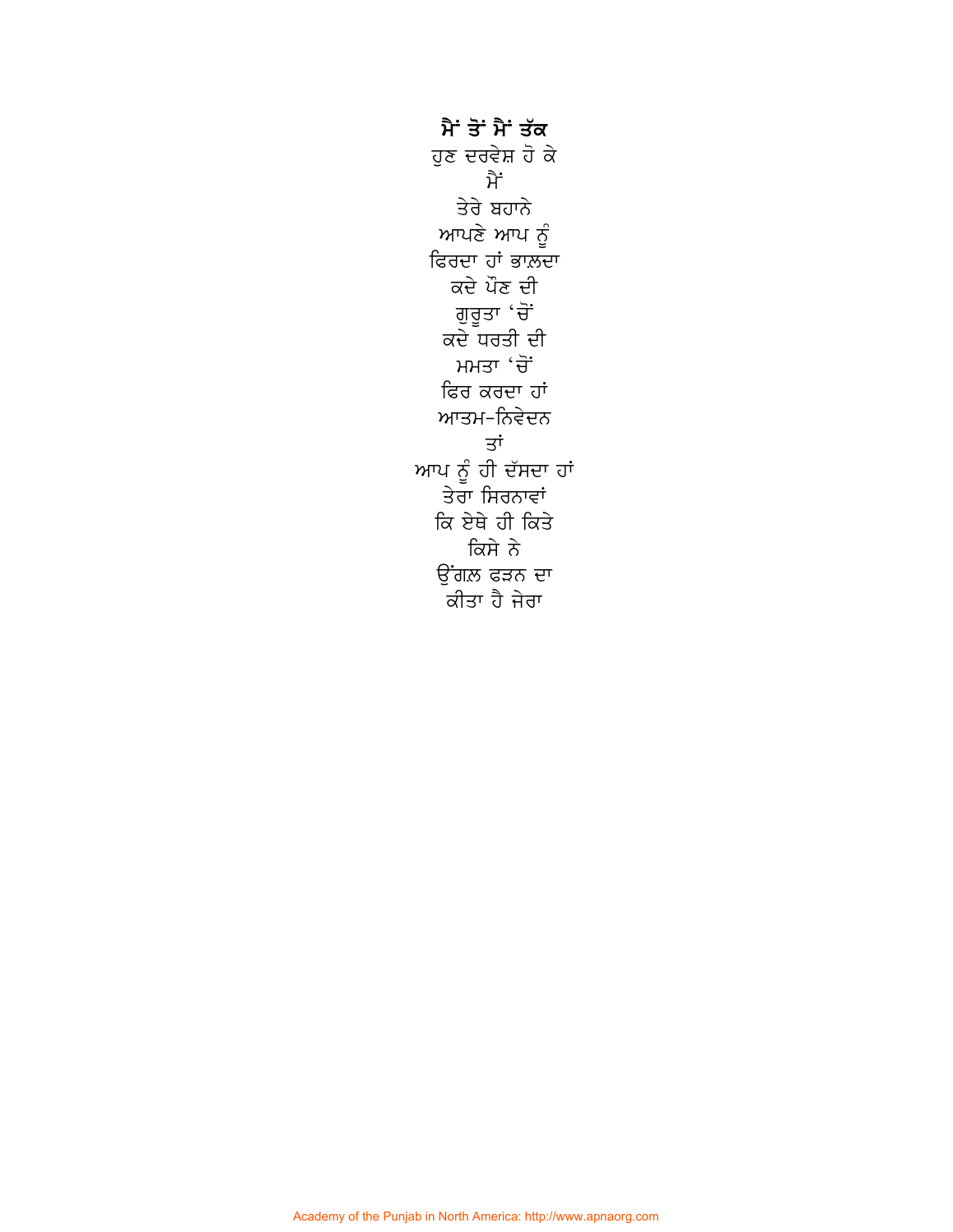ਭਵਖੰਡਨ ਦੀ ਆਰਤੀ ਰੱਬ ਜਾਂ ਰੱਬ ਵਰਗੇ ਸਮਝ ਨਹੀਂ ਆੳਂਦੇ ਜੇ ਸਮਝ ਆ ਜਾਣ ਤਾਂ ਆਵਦੇ ਵਰਗੇ ਹੀ ਲੱਗਣ ਜੋ ਸਮਝ ਨਹੀਂ ਆਉਂਦੇ ਉਹਨਾਂ ਦੀ ਹੀ ਕਰਦੇ ਹਾਂ ਪੂਜਾ ਉਹਨਾਂ ਦੀ ਹੀ ਉਤਾਰਦੇ ਹਾਂ ਆਰਤੀ ਦਿਸਹੱਦੇ 'ਤੇ ਟੱਲੀਆਂ ਖੜਕ ਰਹੀਆਂ ਨੇ ਸੰਖ ਪਰੇ ਜਾ ਰਹੇ ਨੇ ਹੋ ਰਹੀ ਹੈ ਭਵਖੰਡਨ ਦੀ ਆਰਤੀ ਕਾਇਨਾਤੀ ਚੁੱਪ ਨਾਲ਼ ਬਿਰਤੀ ਜੋੜਦਾ ਹਾਂ ਕਰਦਾ ਹਾਂ ਕੋਸ਼ਿਸ਼ ਅਬੂਝ ਨੂੰ ਬੁੱਝਣ ਦੀ <u>ਬੇ-ਸਿਆਣ ਨਾਲ</u> ਸਿਆਣੂੰ ਹੋਣ ਦੀ ਤ੍ਰਿਖਣਾ ਵਿਸਾਰਨ ਦੀ ਪਰ ਇਸ ਸ਼ਾਮ ਦੀ ਛਾਮ 'ਚ ਵੀ ਬੜੀ ਘਾਮ ਹੈ ਬੜਾ ਸ਼ੋਰ ਹੈ ਮੇਰੇ ਅੰਦਰ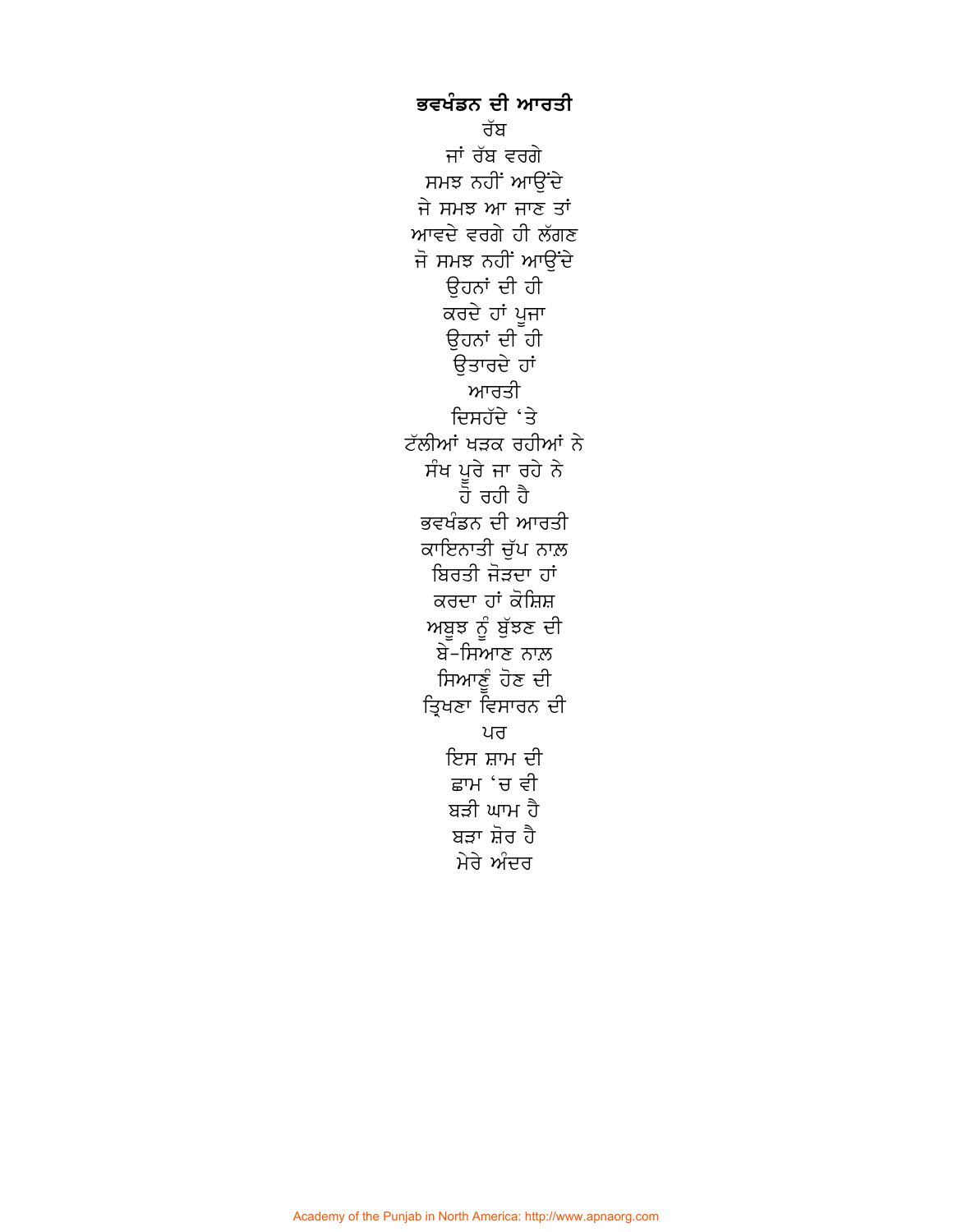ਤੇਰੇ ਵਸਲ ਦੀ ਯਾਦ ਤੇਰੇ ਵਸਲ ਦੀ ਯਾਦ ਪੈ ਗਈ ਏਨੀ ਫ਼ਿੱਕੀ ਕਿ ਵਾਹਿਆਂ ਵੀ ਨਹੀਂ ਵਹਿੰਦੀ ਤੇਰੀ ਕੋਈ ਤਸਵੀਰ ਘਰੋਂ ਨਿਕਲ਼ ਕੇ ਕਿਤੇ ਵੀ ਉਂਜੜ ਜਾਣ ਦੀ ਤਾਂਘ ਜ਼ਿੰਦਗੀ ਦੇ ਸਬੱਬਾਂ ਦੀ ਬੇਲੋੜੀ ਦਾਤ ਹੈ ਕੋਈ ਹਣ ਤਾਂ ਖ਼ਲਾਅ ਦੇ ਵਰਕਿਆਂ 'ਤੇ ਕੋਈ ਕਹਾਣੀ ਮੈਨੂੰ ਲਿਖ ਰਹੀ ਹੈ -<br>ਚੁੱਪ−ਚੁਪੰਤਰ ਕੋਈ ਕਵਿਤਾ ਕਰ ਰਹੀ ਹੈ ਮੇਰਾ ਮੌਨ ਵਾਚਨ ਲਿਖਦਿਆਂ-ਲਿਖਦਿਆਂ ਮੈਂ ਅਣਲਿਖ ਹੋ ਗਿਆ ਤੇ ਪੜ੍ਹਦਿਆਂ-ਪੜ੍ਹਦਿਆਂ ੱਤੂੰ ਪੂੰਝੀ ਗਈ<br>ਮੇਰੇ ਅੰਤਰਮਨ ਤੋਂ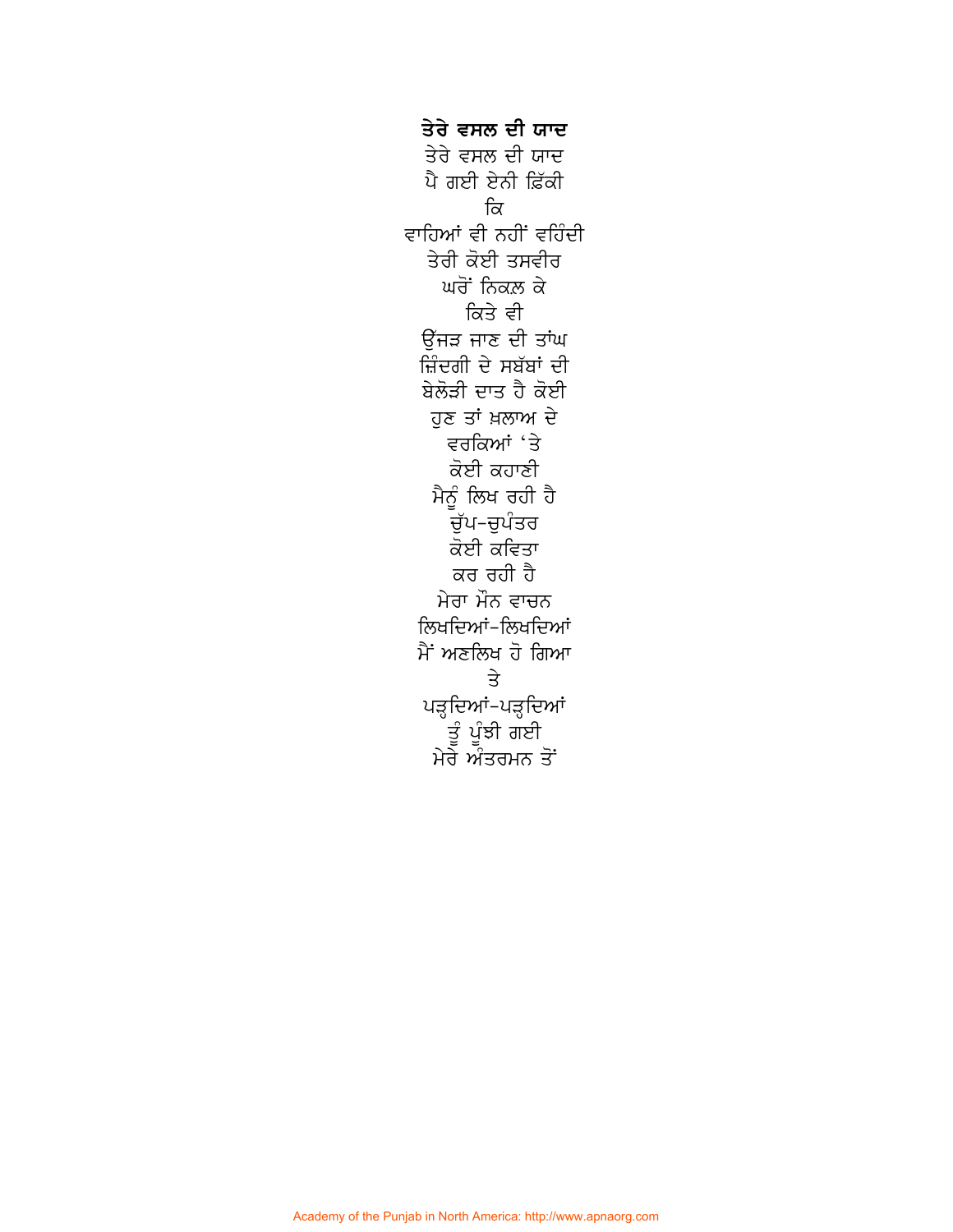## ਵਣਜ

ਹਰ ਵਾਰ ਤੇਰਾ ਆਉਣਾ ਤੇ ਆ ਕੇ ਆਖਣਾ ਜੇ ਉਹ 'ਆਹ' ਕਰ ਸਕਦਾ ਹੈ ਤਾਂ ਹੀ ਮੈਂ 'ਅਹ*ੁ* ਕਰੂੰਗੀ ਜੇ 'ਅਹੁ' ਕਰ ਸਕਦਾ ਹੈ ਤਾਂ ਹੀ ਮੈਂ 'ਆਹ' ਕਰੂੰਗੀ ਪਰ ਇੱਕ ਵਣਜਾਰਾ ਆਇਆ ਸੀ ਉਹਨੇ ਉਹਦੇ ਲਈ 'ਆਹ' ਵੀ ਕਰ ਦਿੱਤਾ ਅਤੇ 'ਅਹੁ' ਵੀ ਤੇ ਤੇਰੇ ਨਾਲ਼ ਕੀਤਾ ਵਾਅਦਾ ਉਹਦੇ ਲੜ ਬੰਨ੍ਹ 'ਤਾ ਉਹ ਜਾਣ ਗਿਆ ਸੀ ੱ ਕਿ ਤੈਨੂੰ ਤਾਂ<br>ਵਣਜ ਵੀ ਨਹੀਂ ਆਉਂਦਾ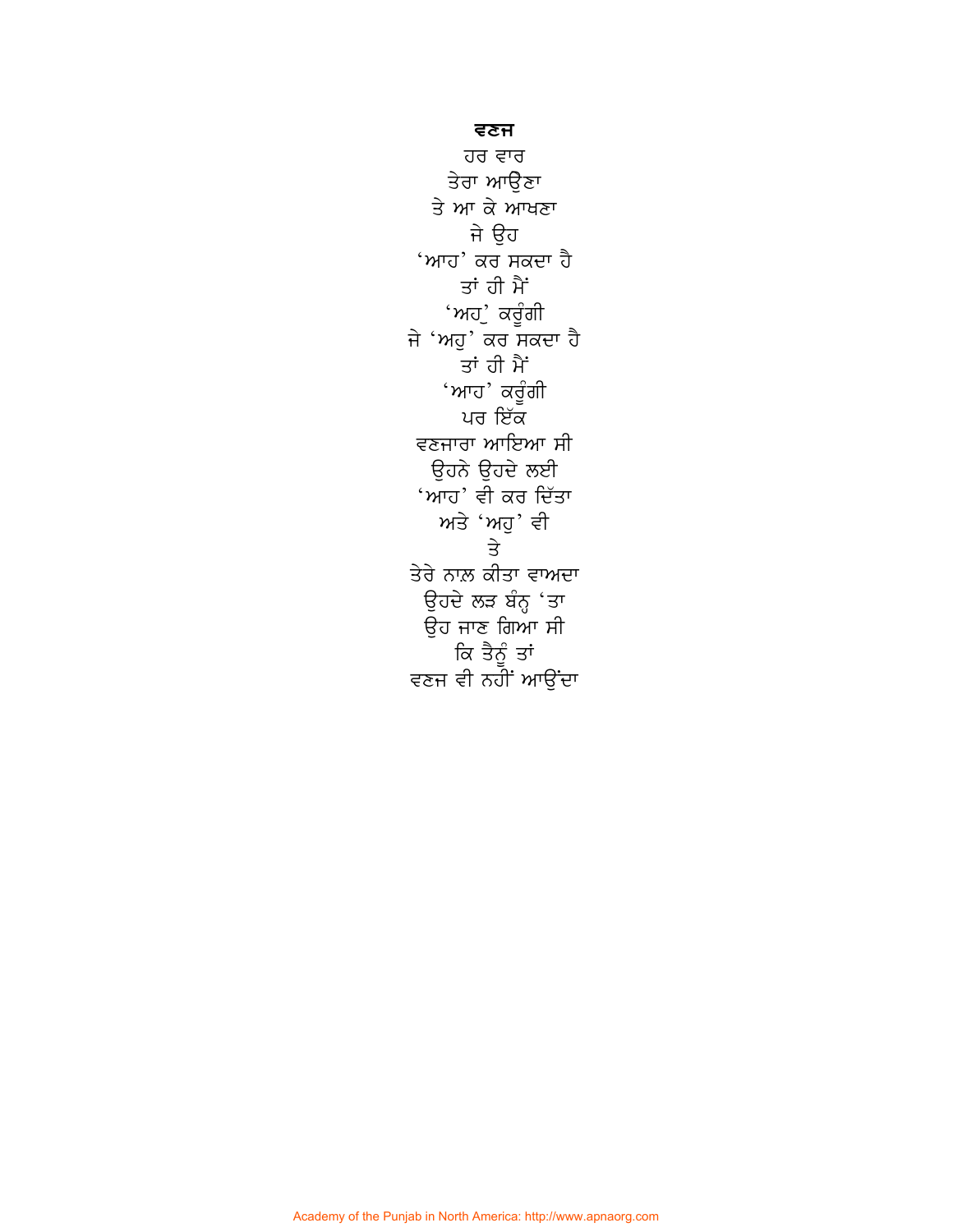ਪੜਛਾਵੇਂ ਜਦੋਂ ਮੈਨੂੰ ਤੇਰੀ ਯਾਦ<sup>ੱ</sup>ਸੀ ਮੇਰੀ ਜੀਭ ਨੂੰ ਤੰਦੂਆ ਸੀ ਜਦੋਂ ਬੋਲਾਂ ਨਾਲ਼ ਸਾਂਝ ਪਈ ਤਾਂ ਹੋ ਗਿਆ ਸਭ ਸਿਮਰਤੀਆਂ ਦੇ ਉਹਲੇ ਜਿਵੇਂ ਛਾਤੀਆਂ 'ਚ ਕਿਸੇ ਹਉਂਕੇ ਦਾ ਅੜਕ ਜਾਣਾ ਜਿਵੇਂ ਦਮ ਤੋੜਦੀ ਮੱਛੀ ਦਾ ਕਿਸੇ ਪੱਥਰ 'ਤੇ ਤੜਫ਼ ਜਾਣਾ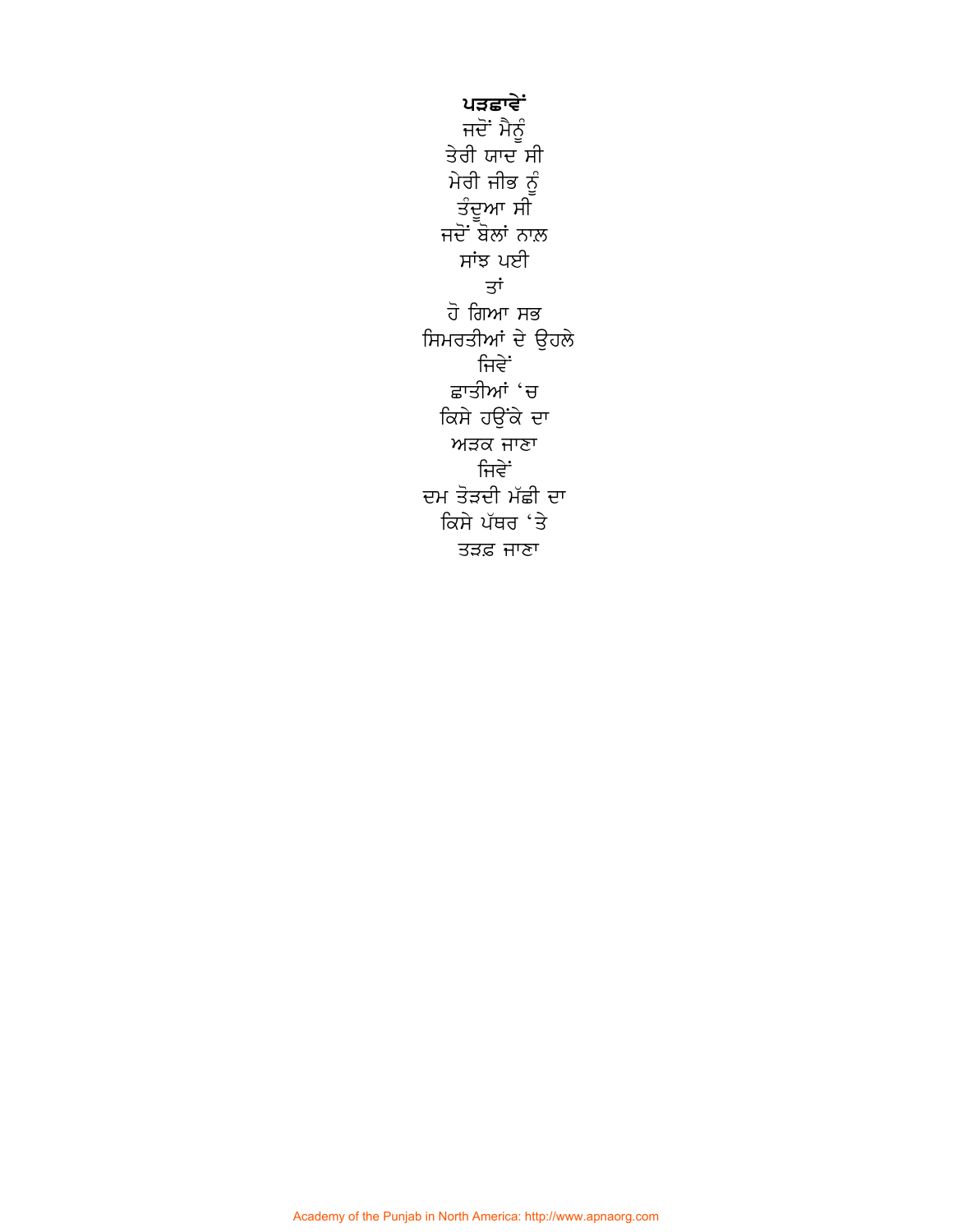ਕਰਤਾ ਪੁਰਖ ਲੀਲ੍ਹਾ ਹੈ ਬੱਸ ਲੀਲ੍ਹਾ ਪਲ–ਪਲ ਹਰ ਪਲ ਇਹ ਹਯਾਤ ਬੱਸ ਤੂੰ ਬਣਿਆ ਰਹਿ ਤਮਾਸ਼ਬੀਨ ਅਦਾਕਾਰੀ ਹੈ ਬੱਸ ਅਦਾਕਾਰੀ ਪਲ–ਪਲ ਹਰ-ਪਲ ਇਹ ਜ਼ਿੰਦਗੀ ਨਿਭਾਉਂਦਾ ਰਹਿ ਤੇਰਾ ਕਿਰਦਾਰ ਨਾ ਕਰੀਂ ਕਰਤਾ ਬਣਨ ਦੀ ਕੋਸ਼ਿਸ਼ ਕਿ ਤੁੱ ਨਹੀਂ

ਕਰਤਾ ਤਾਂ ਪੁਰਖ ਹੈ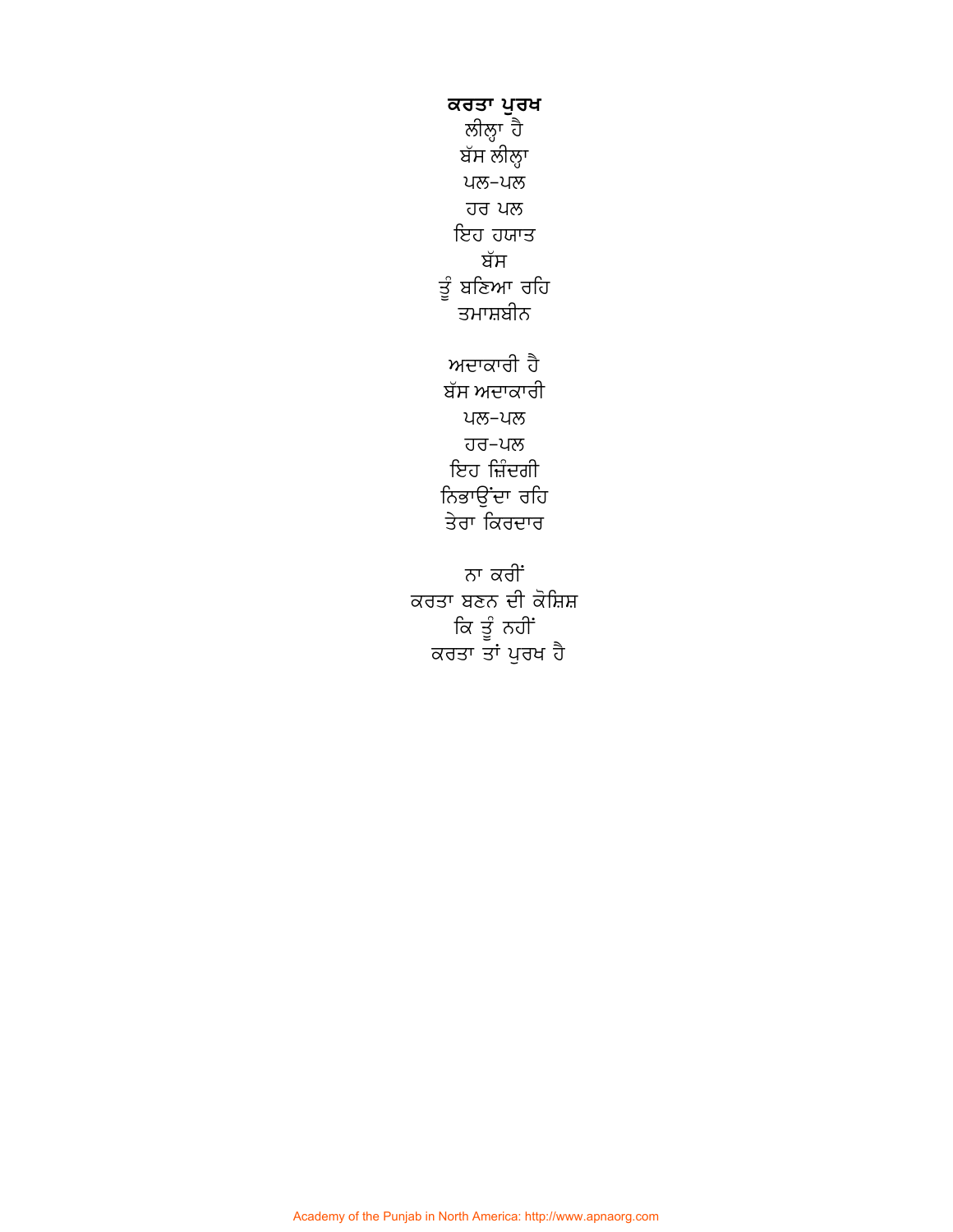ਆਰਸੀ ਮੈਂ ਚੁੱਪ ਸੀ ਤਾਂ ਤੇਰੇ ਵੀ ਬੋਲ ਗੁਆਚ ਗਏ ਤੇਰੀਆਂ ਮੀਚੀਆਂ ਅੱਖਾਂ ਤੋਂ ਮੇਰੇ ਦੀਦਿਆਂ ਨੇ ਵੀ ਭੇੜ ਲਏ ਬੂਹੇ ਬੁੱਲ੍ਹ ਤੇਰੇ ਖ਼ੁਸ਼ਕ ਸੀ ਸਿੱਕਰੀ ਮੇਰਿਆਂ 'ਤੇ ਆ ਗਈ ਤੇਰੇ ਮੱਥੇ 'ਤੇ ਚੰਦ ਜੇ ਚਮਕਿਆ ਤਾਂ ਮੇਰਾ ਅਕਸ ਹੈ ਰੌਸ਼ਨ ਏਸੇ ਬਹਾਨੇ ਜਦੋਂ ਵੀ ਕੀਤਾ ਤੇਰਾ ਤਸੱਵੁਰ ਮੇਰਾ ਹੀ ਚਿਹਰਾ ਮੇਰੇ ਰੂ-ਬ-ਰੂ ਸੀ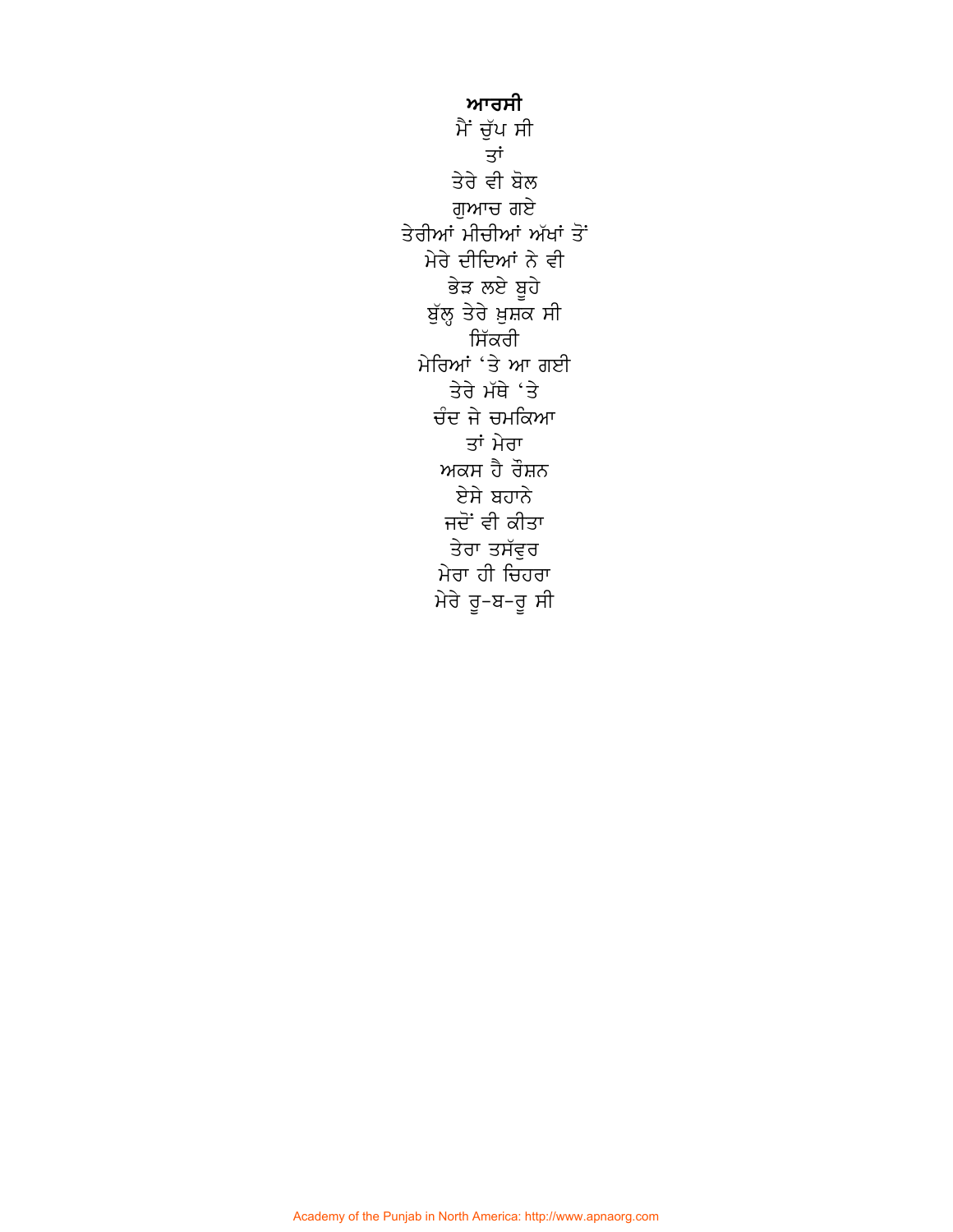ਵਾਅਦਾ ਮਾਫ਼ ਗਵਾਹ ਮੈਨੰ ਪਤਾ ਹੈ ਬੰਬ ਕੀਹਨੇ ਸੱਟਿਆ ਹੈ ਉਹਦੇ ਇਰਾਦੇ ਬੌਣੇ ਤੇ ਵਿਚਾਰ ਛੋਟੇ ਹਨ ਓਹਦਾ ਹਲੀਆ ਮੈਂ ਕਿਵੇਂ ਦੱਸਾਂ ਨਾ ਉਹ ਪਤਲਾ ਹੈ ਨਾ ਭਾਰਾ ਉਹਦੇ ਨੱਕ ਤਾਂ ਹੈ ਹੀ ਨਹੀਂ ਜੇ ਹੰਦਾ ਤਾਂ ਅਣਭੋਲ਼ ਨਿਆਣਿਆਂ ਦੀ ਖ਼ਸ਼ਬ ਤਾਂ ਉਹਨੂੰ ਆਉਂਦੀ ਅੱਖਾਂ ਤਾਂ ਹਨ ਪਰ ਦਿਸਦਾ ਨਹੀਂ ਜੇ ਦਿਸਦਾ ਤਾਂ ਖਿੱਲਰੀਆਂ ਲਾਸ਼ਾਂ ਨੂੰ ਵੇਖ ਉਹ ਰੋਂਦਾ ਤਾਂ ਜ਼ਰੂਰ ਨਾ ਉਹ ਧਰਤੀ 'ਤੇ ਹੈ ਨਾ ਅਸਮਾਨ 'ਤੇ ਰਹਿੰਦਾ ਹੈ ਵਿੱਚ-ਵਿਚਾਲੇ ਤ੍ਰਿਸ਼ੰਕ੍ਰ ਉਹ ਮਾਂ ਦਾ ਨਹੀਂ ਜੰਮਿਆ ਕਿੳਂਕਿ ਮਾਵਾਂ ਤਾਂ ਅੱਤਵਾਦੀ ਜੰਮਦੀਆਂ ਹੀ ਨਹੀਂ ਬੰਦਾ ਜਦੋਂ ਪਸ਼ੂ ਬਣਦਾ ਹੈ ਤਾਂ ਬੰਦਿਆਂ ਵਾਂਗ ਹੀ ਦਿਸਦਾ ਹੈ ਮੇਰੇ ਅੰਦਰ ਵੀ ਹੈ ਇਹ ਪਸ਼ ਮੈਂ ਹੀ ਸੱਟਿਆ ਹੈ ਬੰਬ ਮੈਂ ਹੀ ਹਾਂ ਵਾਅਦਾ ਮਾਫ਼ ਗਵਾਹ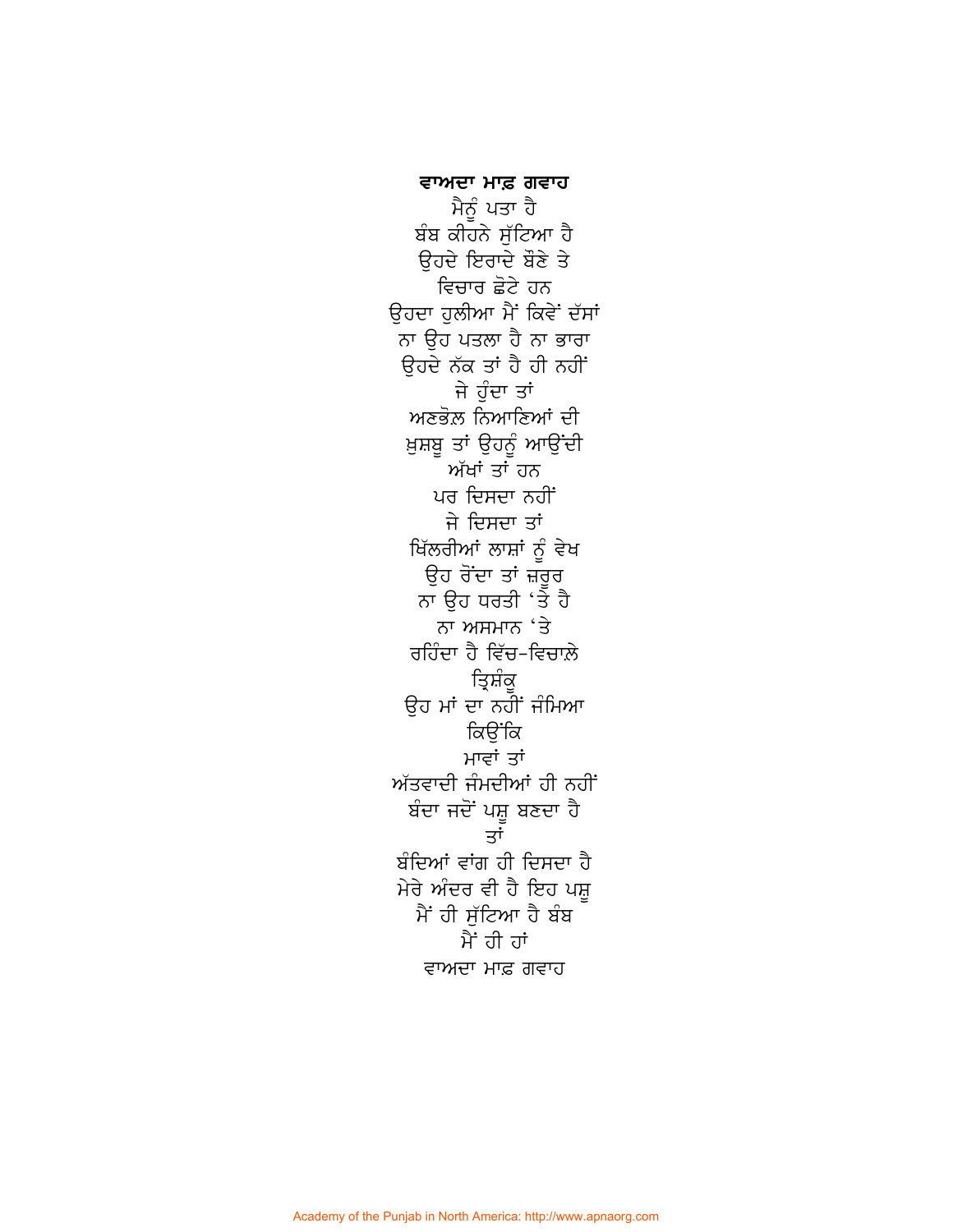ਪਛਾਣ ਜਦੋਂ ਅੱਖਾਂ ਹਨੇਰੇ ਨੂੰ<br>ਚਾਨਣ ਤੋਂ ਨਹੀਂ ਨਿਖੇੜਦੀਆਂ ਸੱਜਾ ਹੱਥ ਹੀ ਖੱਬੇ ਨੂੰ ਪੁੱਛਦਾ ਹੈ – 'ਮੈਂ ਪਛਾਣਿਆ ਨਹੀਂ ਤੂੰ ਕੌਣ ਹੈ ਭਾਈ?'<br>ਝੂਠੀਆਂ ਕਹਾਣੀਆਂ 'ਤੇ ਸੱਚੀਂ-ਮੁੱਚੀਂ ਰੋਣਾ ਜਾਂ ਸੱਚੀ ਦਾਸਤਾਨ 'ਤੇ ਝੂਠ-ਮੂਠ ਡੁਸਕਣਾ ਬੱਸ ਐਵੇਂ ਐਵੇਂ ਹੀ ਲਗਦਾ ਹੈ ਹੱਸਣ ਤੇ ਰੋਣ ਦਾ ਫ਼ਰਕ ਹੋਰੂੰ-ਹੋਰੂੰ ਝਾਕਦੀ ਹੈ -<br>ਇੱਕ ਅੱਖ ਵੱਲ ਦੂਜੀ ਅੱਖ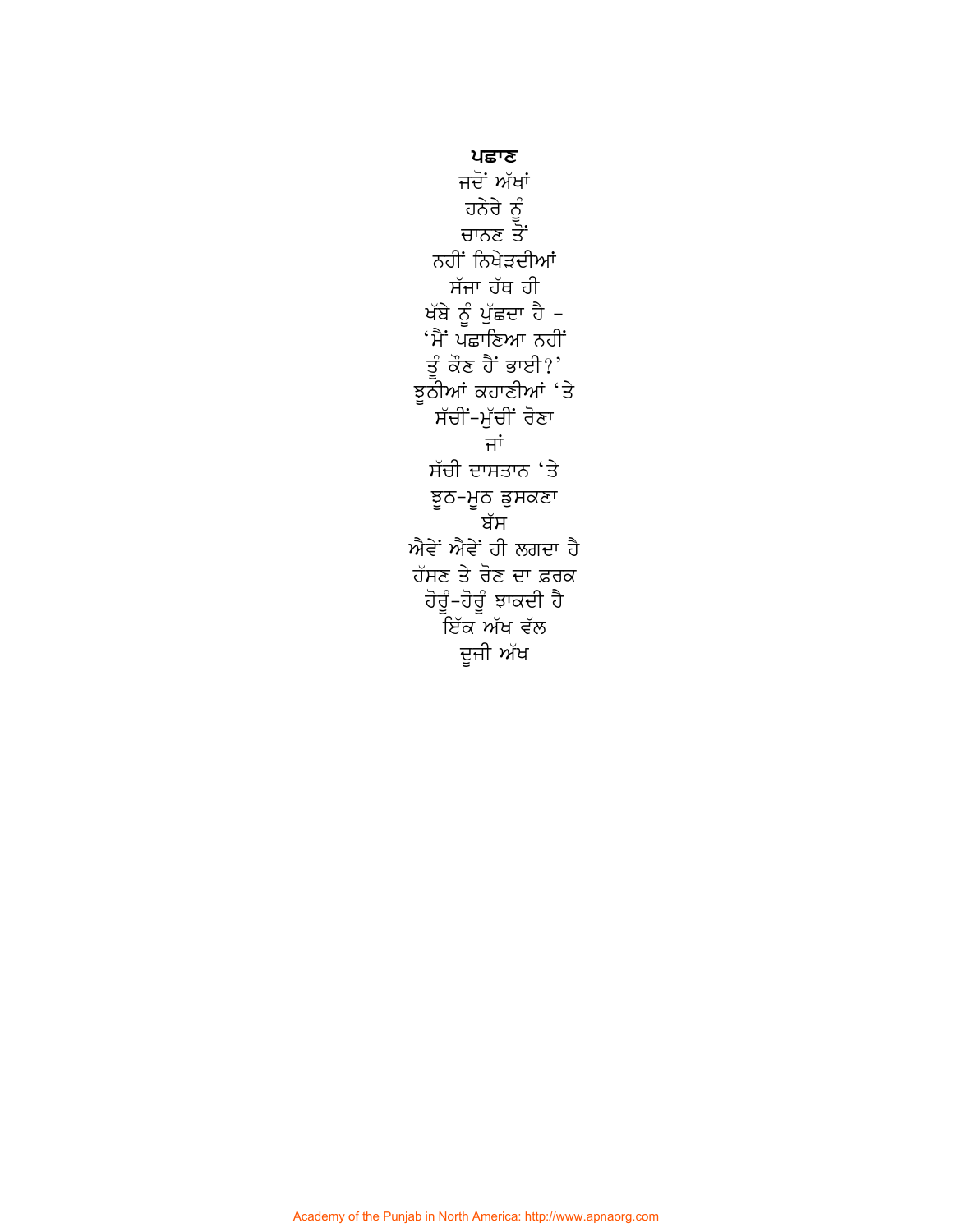ਮੋਏ ਸੁਫ਼ਨਿਆਂ ਦੀ ਸ਼ਨਾਖ਼ਤ ਸੁਫ਼ਨੇ ਦਾ ਪੂਰਾ ਹੋਣਾ ਸਫ਼ਨੇ ਦਾ ਮਰ ਜਾਣਾ ਹੈ ਜਿਵੇਂ ਬੰਦੇ ਦੇ ਮਰ ਜਾਣ ਤੇ ਉਹਦੀ ਪੁਰਣਤਾ ਦਾ ਅਹਿਸਾਸ ਇਉਂ ਹੀ ਮਿਲਦੀ ਹੈ ਪੂਰਣਤਾ ਤਾਂ ਮੈਂ ਨਹੀਂ ਚਾਹੁੰਦਾ ਕਿ ਹੋਣ ਮੇਰੇ ਸੁਫ਼ਨੇ ਪੂਰੇ ਮੈਂ ਤਾਂ ਛੱਡ ਦਿੱਤਾ ਹੈ ਇਹਨਾਂ ਨੂੰ ਖੰਭ ਲਾ ਕੇ ਪੂਰੇ ਹੋਣਾ ਜਾਂ ਨਾ ਹੋਣਾ ਇਹਨਾਂ ਦੀ ਮਰਜ਼ੀ ਮੇਰੀ ਮਰਜ਼ੀ 'ਚ ਸ਼ਾਮਿਲ ਹੈ ਸੁਫ਼ਨਿਆਂ ਦੀ ਜੀਵੰਤਤਾ ਮੈਂ ਨਹੀਂ ਕਰਨੀ ਮੋਏ ਸੁਫ਼ਨਿਆਂ ਦੀ ਸ਼ਨਾਖ਼ਤ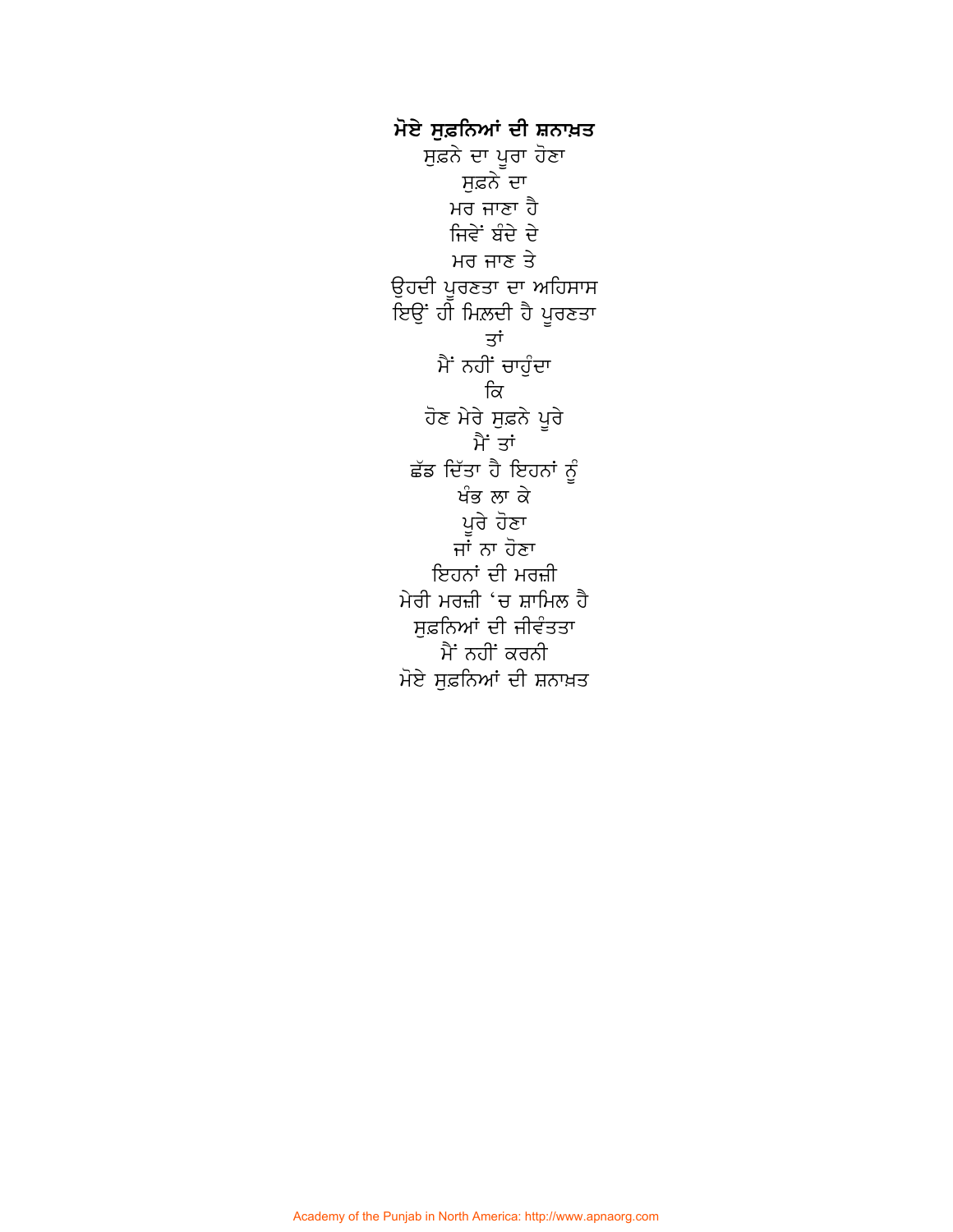ਸ਼ਾਮ ਮੁਬਾਰਿਕ ਐਵੇਂ ਹੀ ਫੇਰੀਆਂ ਸੀ ਰੇਤੇ 'ਤੇ ਉਂਗਲਾਂ, ਗਹੁ ਨਾਲ਼ ਵੇਖਿਆ ਤਾਂ ਤੇਰੀ ਮੂਰਤ ਉੱਕਰ ਗਈ ਹੁਣੇ ਤਾਂ ਲਿਆਈ ਸੀ ਹਵਾ ਤੇਰੇ ਰੰਗ ਦੀ ਵਾਸ਼ਨਾ ਮੈਂ ਲੱਪ ਕੁ ਮੰਗੀ ਤਾਂ ਉਹ ਪੈਰ 'ਤੇ ਮੁਕਰ ਗਈ ਤ੍ਰੇ.ਲੀਂ-ਧੋਤੀ ਨਿੱਖਰੀ–ਨਿੱਖਰੀ ਸੀਤਲ-ਸੀਤਲ ਮੇਰੇ ਸੀਨੇ 'ਚ ਉਤਰ ਗਈ ਸੁਰਖ਼ੁਰੂ ਹੋ ਕੇ ਕਾਹਵੇ ਦੇ ਘੁੱਟ ਭਰਦੀਏ ਨੀ! ਤੈਨੂੰ ਇਹ ਸ਼ਾਮ ਮੁਬਾਰਿਕ ਜੋ ਤੇਰੇ ਗ਼ਮ ਦੀ ਫ਼ਾਹੀ ਕੁਤਰ ਗਈ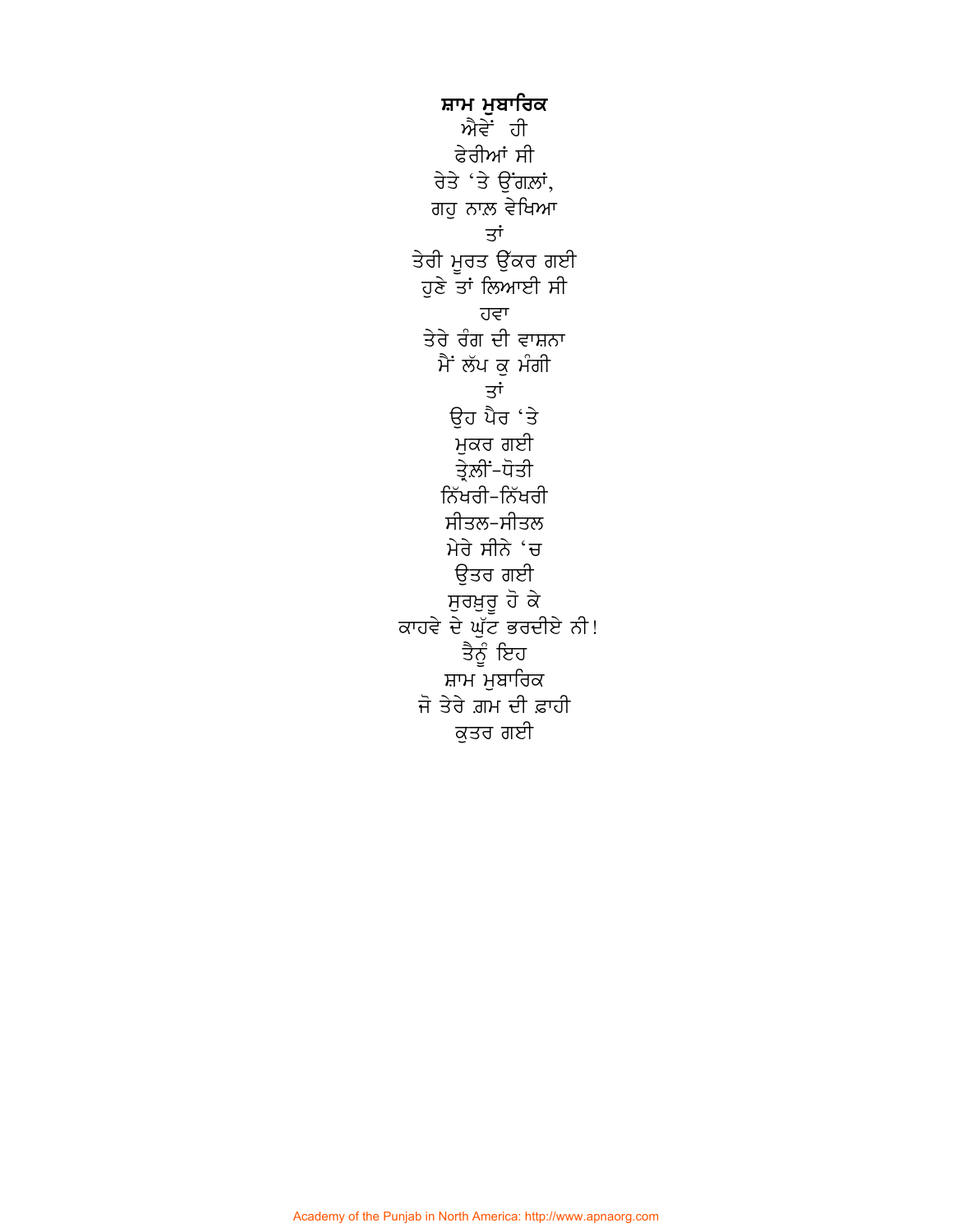ਮਰਜੀਵੜੇ ਦੇ ਸਿਵੇ ਤੇ ਏਸ ਵਾਰ ਵੀ ਸੀ ਯੋਧੇ ਯੁੱਧ ਤੋਂ ਕਾਹਲੇ ਲਹੂ ਦੀ ਲੋਅ ਨਾੜਾਂ 'ਚ ਛੁਕਦੀ ਪਰ ਮੈਦਾਨ ਸੀ ਖ਼ਾਲੀ-ਖ਼ਾਲੀ ਕੀਹਦੀ ਇੱਟ ਨਾਲ਼ ਇੱਟ ਖੜਕਾਉਂਦੇ ਜੱਥੇਦਾਰਾ! ਮੈਨੂੰ ਮਾਫ਼ ਕਰੀਂ ਮੈਂ ਨਹੀਂ ਲੜ ਸਕਿਆ ਤੇਰੇ ਲਈ ਅੰਨ੍ਹਾ ਯੁੱਧ ਤੇਰੀਆਂ ਦੁਚਿੱਤੀਆਂ ਦੇ ਘੱਲੂਘਾਰੇ 'ਚ ਮੈਂ ਬੌਂਦਲ਼ ਗਿਆ ਸੀ ਤੇਰਾ ਹੁਕਮ ਵਜਾਉਂਦਿਆਂ ਜਦੋਂ ਮੈ ਤੇਗ਼ ਸੂਤੀ ਤੇਰੀ ਦਸਤਾਰ ਸਜਾਈ ਬੈਠਾ ਬੁੱਧ ਮੁਸ਼ਕੜੀਏ ਹੱਸਿਆ ਮੜ ਮਿਆਨ 'ਚ ਸਾਂਭੀ ਤਾਂ ਮੈਂ ਆਵਦਿਆਂ ਹੱਥੋਂ ਵੱਢਿਆ ਗਿਆ ਸੇਧ ਵਿਹੂਣਾ ਮੈਂ ਸੰਤ ਸੀ ਕਿ ਸਿਪਾਹੀ ਪਛਾਣ ਨਹੀਂ ਸਕਿਆ ਕੀ ਸੀ ਇਹ ਯੁੱਧ ਕਿ ਬੁੱਧ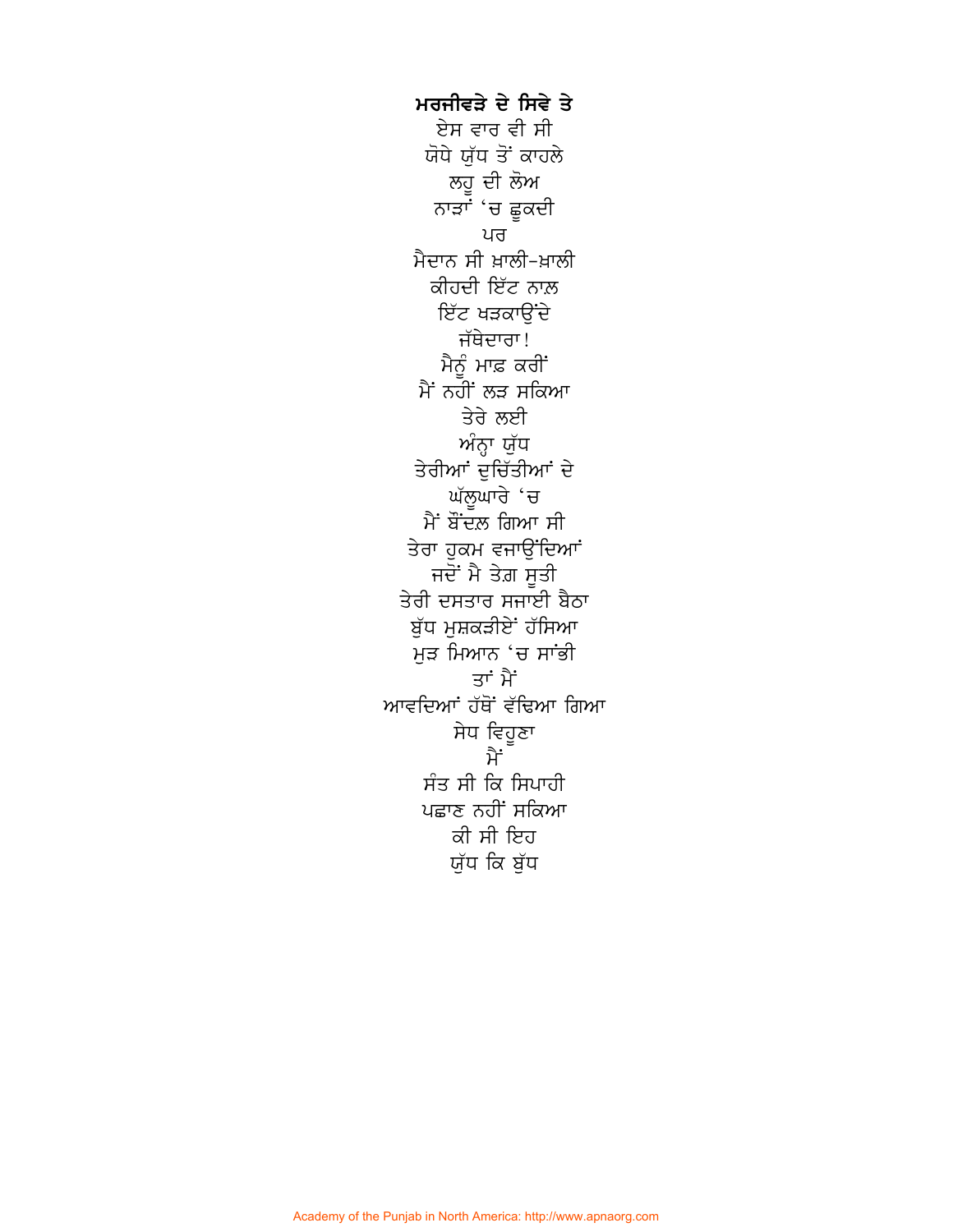ਕਾਹਲ਼ ਮੈਨੂੰ ਇੰਤਜ਼ਾਰ ਬੁਲਬੁਲੇ 'ਚ ਦਿਸਦੇ ਮੇਰੇ ਅਕਸ ਦੇ ਹੋਰ ਉੱਘੜਨ ਦਾ ਨਹੀਂ ਕਾਹਲ਼ ਬੜੀ ਹੈ ਮੈਨੂੰ ਇਹਦੇ ਅੰਦਰ ਦੀ ਚੁੱਪ ਨੂੰ ਸੁਣਨ ਦੀ ਇਹਦੀ ਸਿਫ਼ਰ ਨੂੰ ੂ ਪੜ੍ਹਨ ਦੀ<br>ਇਹਦੇ ਖ਼ਾਲੀਪੁਨ ਨੂੰ ਭਰਨ ਦੀ ਤੱਤੀ ਧਰਤੀ 'ਤੇ ਵਰਖਾ ਦੀ ਪਹਿਲੀ ਕਣੀ ਵਾਂਗ ਬਲ਼–ਬਲ਼ ਕੇ ਮਿਟਣ ਦੀ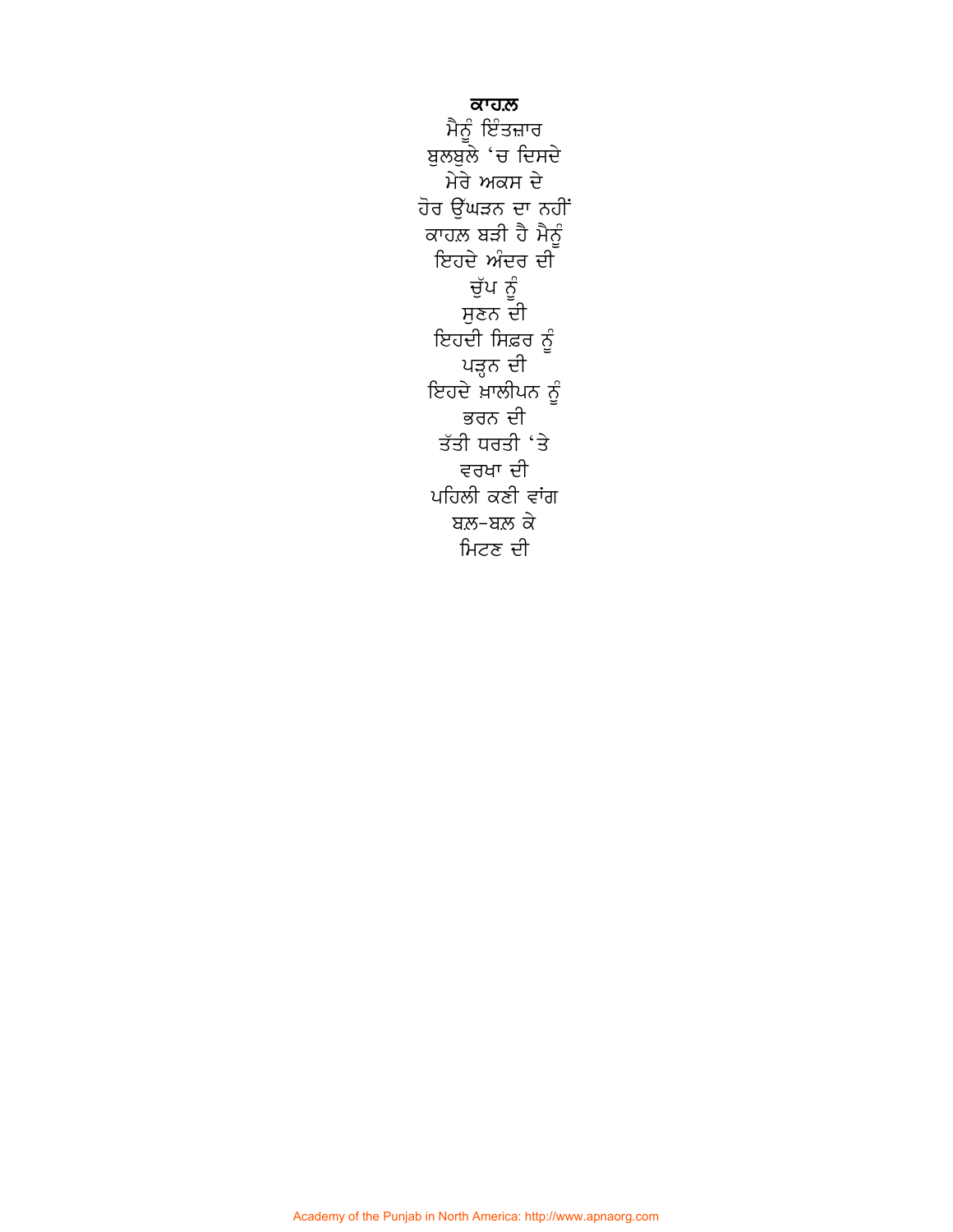ਜੰਗ ਜਾਰੀ ਹੈ ਨਿਰਮੋਹੀ ਪੱਤਝੜ ਦਾ ਦਰੱਖ਼ਤਾਂ ਨੂੰ ਛਾਂਗ ਕੇ ਬਹਾਰਾਂ ਦੀ ਭਾਜੀ ਮੋੜਨਾ ਕਾਲ਼ੀ-ਬੋਲ਼ੀ ਰਾਤ ਦਾ ਲਿਸ਼ਕਦੀ ਦੁਪਹਿਰ ਨੂੰ ਸਿਆਹੀਆਂ 'ਚ ਵਲ੍ਹੇਟਣਾ 'ਕੱਲੀ-ਕਹਿਰੀ ਚਿੜੀ ਦਾ ਮੀਸਣੇ ਬਾਜਾਂ ਤੋਂ ਅੱਖ ਬਚਾ ਬੋਚ-ਬੋਚ ਪੱਬ ਧਰਨਾ ਵਾ-ਵਰੋਲ਼ਿਆਂ 'ਚ ਰੇਤੇ ਦੇ ਘਰਾਂ ਦਾ ਖੇਰੂੰ-ਖੇਰੂੰ ਹੋਣਾ ਬੇ-ਗੁਰੇ ਤਿੱਤਰਾਂ ਦਾ ਮਿੱਤਰਾਂ ਨਾਲ਼ ਕੀਤੇ ਕਰਾਰਾਂ ਤੋਂ ਮੁੱਕਰਨਾ ਹਣ ਤਾਂ ਸਰਹੱਦ ਦੇ ਅੰਦਰਵਾਰ ਵੀ ਜੰਗ ਜਾਰੀ ਹੈ ਪੱਤਝੜਾਂ ਦੀ ਬਹਾਰਾਂ ਨਾਲ਼ ਰਾਤਾਂ ਦੀ ਦੁਪਹਿਰਾਂ ਨਾਲ਼ ਚਿੜੀਆਂ ਦੀ ਬਾਜਾਂ ਨਾਲ਼ ਘਰੌਂਦਿਆਂ ਦੀ ਵਰੋਲਿਆਂ ਨਾਲ਼ ਤੇ ਮੇਰੀ ਮੇਰੇ ਨਾਲ਼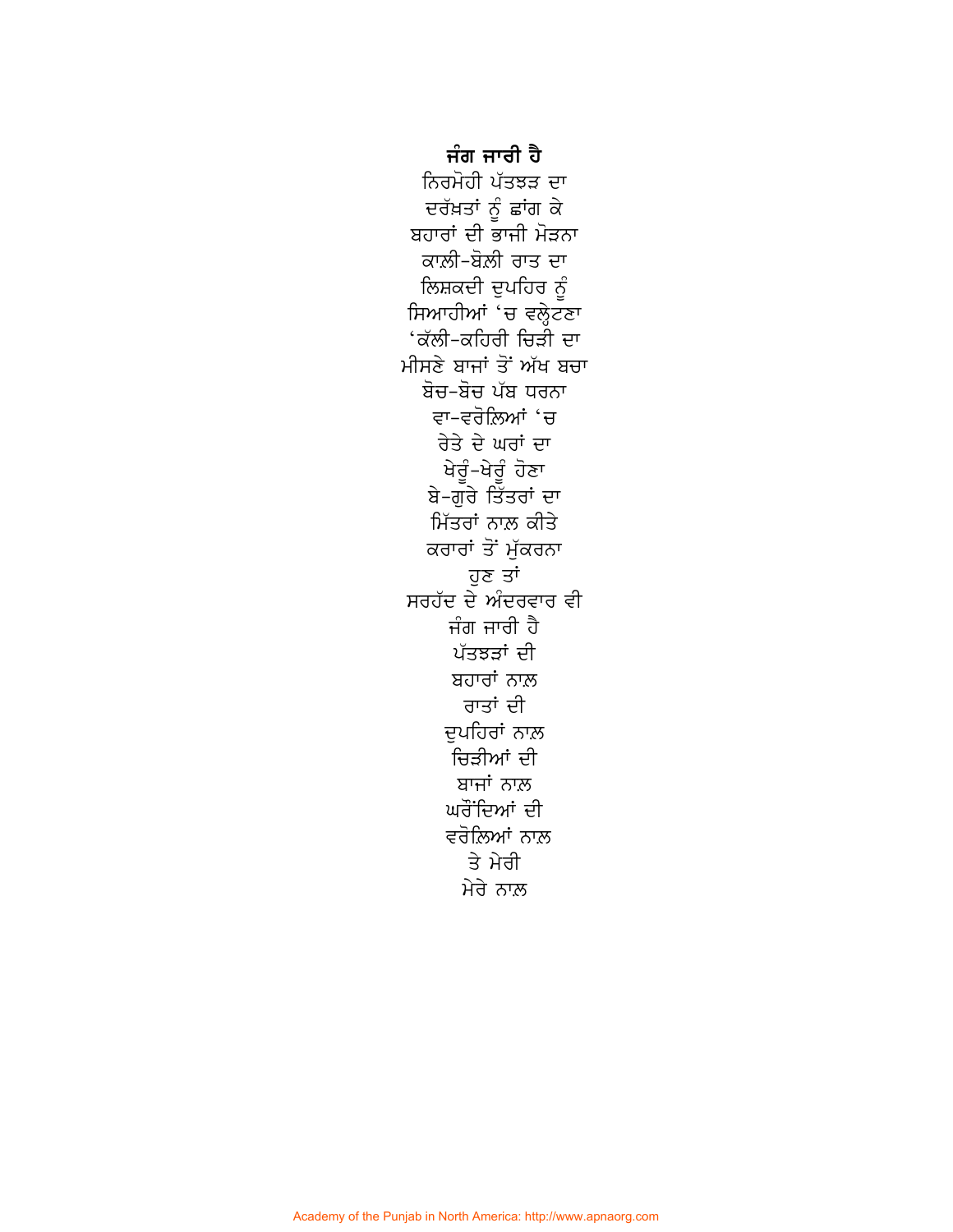ਡੁੱਬਦੇ ਸੂਰਜ ਨੂੰ ਸਲਾਮ ਦਿਨ-ਬ-ਦਿਨ ਅਸੀਂ ਫੇਰ ਵੀ ਜੀੳਂਦੇ ਹਾਂ ਉਣੇ ਦਰਿਆਵਾਂ ਦੇ ਹੋ ਕੇ ਪਾਣੀ ਰਾਤ-ਦਰ-ਰਾਤ ਅਸੀਂ ਸੌਂਦੇ ਹਾਂ ਵਾਹੇ ਵਾਹਣ 'ਚ ਆਪਣੇ ਪੁਰਖਿਆਂ ਵਾਂਙੁੰ ਤੇ ਦੂਰ ਖਿੱਤੀਆਂ ਥਾਣੀਂ \_<br>ਨਿੱਤ ਵੇਖਦੇ ਹਾਂ ਡੁੱਬਦੇ ਸੁਰਜ ਨੂੰ ਰਾਤ ਦੀ ਬੁੱਕਲ਼ 'ਚ ਡਿੱਗਿਆ ੳਹੀ ਧਰ ਤਾਰਾ ਮੇਰੇ ਮੱਥੇ 'ਤੇ ਕਰਦਾ ਹੈ ਚਾਨਣ ਦੀ ਕਸੀਦਾਕਾਰੀ ਜਾਹ ਸੁਰਜਾ ! ਜਾਹ!! ਬੜਾ ਹੰਭ ਗਿਆ ਹੈ<sup>:</sup> ਤੁਰਦਾ–ਤੁਰਦਾ ਦਿਸਹੱਦਿਆਂ ਦੇ ਵਿਚਕਾਰ

ਤੇਰੀ ਥਕਾਵਟ ਰਾਤ ਦੇ ਗਰਭ 'ਚ ਲਾਹ ਦੇ ਕੱਲ੍ਹ ਦੇ ਚੜ੍ਹਦੇ ਸੂਰਜ ਦੀ ਆਸ 'ਚ ਡੁੱਬਦੇ ਸੂਰਜ ਨੂੰ ਵੀ ਮੇਰਾ ਸਲਾਮ!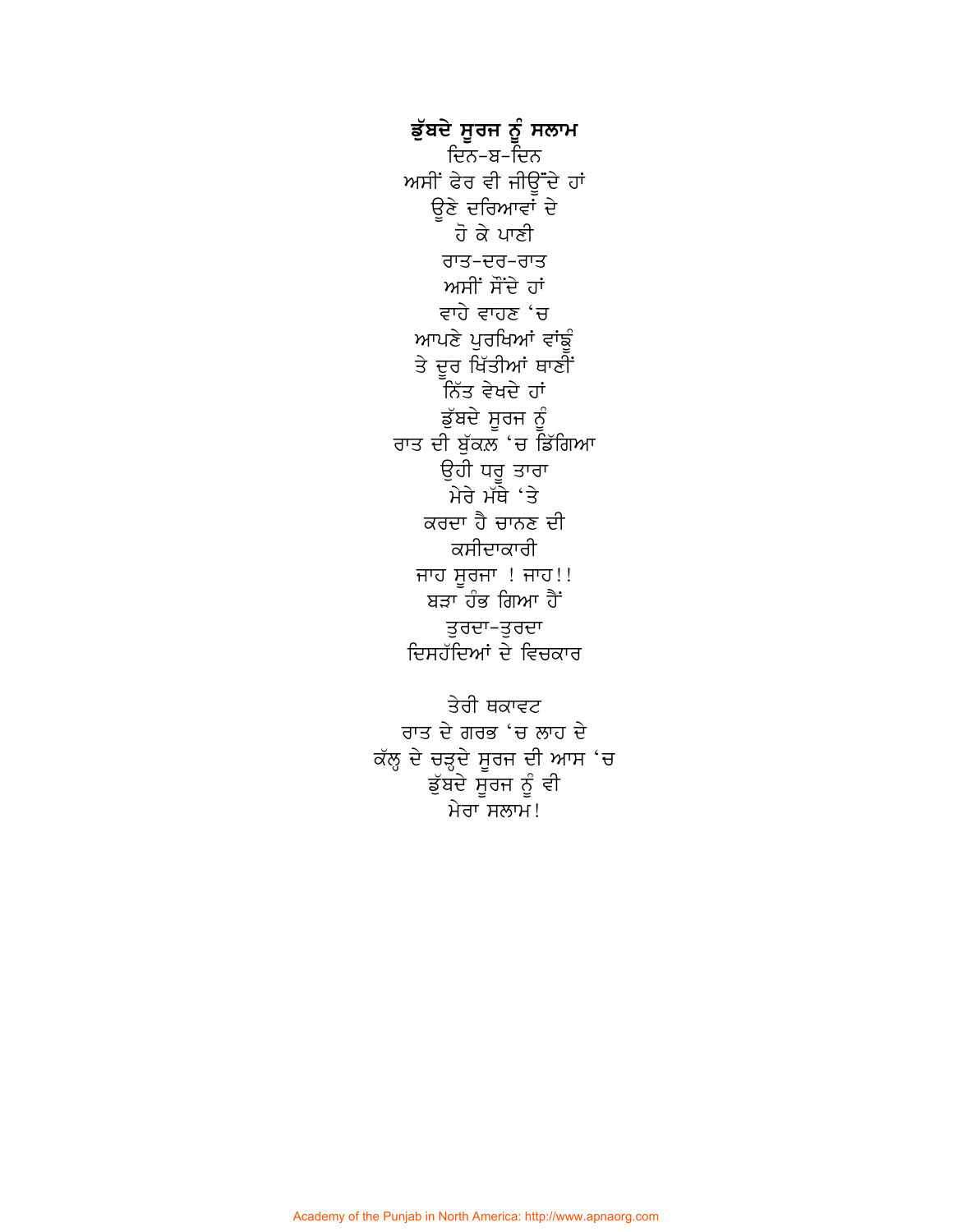ਅਨਹਦ ਨਾਦ ਇਹ ਕੇਹਾ ਗੀਤ ਨੀ ਅੜੀਏ! ਮੈਨੂੰ ਆਪ ਨੂੰ<br>ਸੁਣਦਾ ਹੈ ਕਿਸੇ ਹੋਰ ਨੂੰ ਨਾਹੀਂ ਫਿਰ ਵੀ ਮੌਨ ਨੂੰ ਹੈ ਮੁਖ਼ਾਤਿਬ ਇਹ ਕੇਹਾ ਸੰਗੀਤ ਨੀ ਸਖੀਏ! ਸਾਜ਼ ਵਿਹੂਣਾ ਪਰ ਸਜਿਆ ਹੈ ਹਰ ਮੌਨ ਗੀਤ ਇਹ ਕੇਹਾ ਗਵੰਤਰੀ ਨੀ ਬੀਬਾ! ਹੇਕ ਤੇ ਟੇਕ ਹੈ ਗਾਉਂਦਾ ਨਹੀਂ ਪਰ ਸੰਵਾਦ ਹੈ ਤੇਰੇ ਤੇ ਮੇਰੇ ਅਨਹਦ ਵਿਚਕਾਰ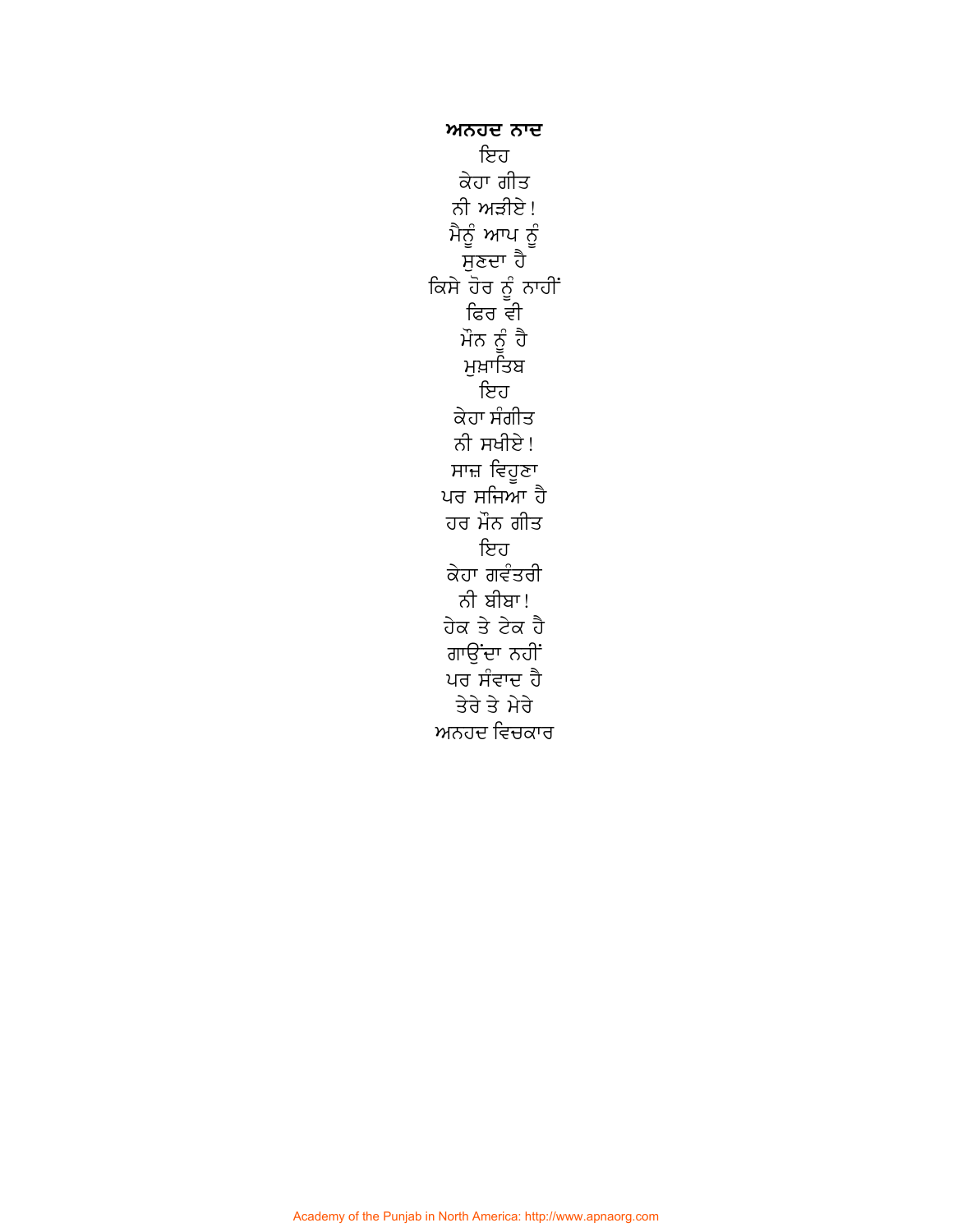**ਵਲਗਣ** 

ਵਲਗਣ ਲਈ ਕੰਧਾਂ ਤਾਂ ਨਹੀਂ ਜ਼ਰੂਰੀ ਨਿਗ੍ਹਾ ਦੇ ਉਹਲੇ ਹੀ ਰੱਖ ਲੈਂਦੇ ਨੇ ਅੰਦਰਲਾ ਅੰਦਰ ਤੇ ਬਾਹਰਲਾ ਬਾਹਰ ਨਾ ਅੰਦਰਲੇ ਨੂੰ ਬਾਹਰ ਦਾ ਝਾਕਾ ਨਾ ਬਾਹਰਲੇ ਨੂੰ ਅੰਦਰ ਦਾ ਪਾ ਹੀ ਦਿੰਦੇ ਨੇ ਸੰਵਾਦਾਂ 'ਚ ਵਿਘਨ ਮਨ ਦੇ ਵਿੰਗ-ਵਲ਼ੇਵੇਂ ਤੇ ਹੋ ਜਾਂਦਾ ਹੈ ਬੋਲਾਂ ਦਾ ਮੌਨ-ਵਰਤ ਜਿੳਂਦਿਆਂ ਤੋਂ ਤਾਂ ਰਹਿੰਦੇ ਹਾਂ ਮੌਫ਼ਜ਼ਦਾ ਮੋਇਆਂ ਤੋਂ ਵੀ ਡਰਦੇ ਸ਼ਮਸ਼ਾਨਾਂ ਨੂੰ ਵੀ ਕਰ ਦਿੰਦੇ ਹਾਂ ਵਲਗਣ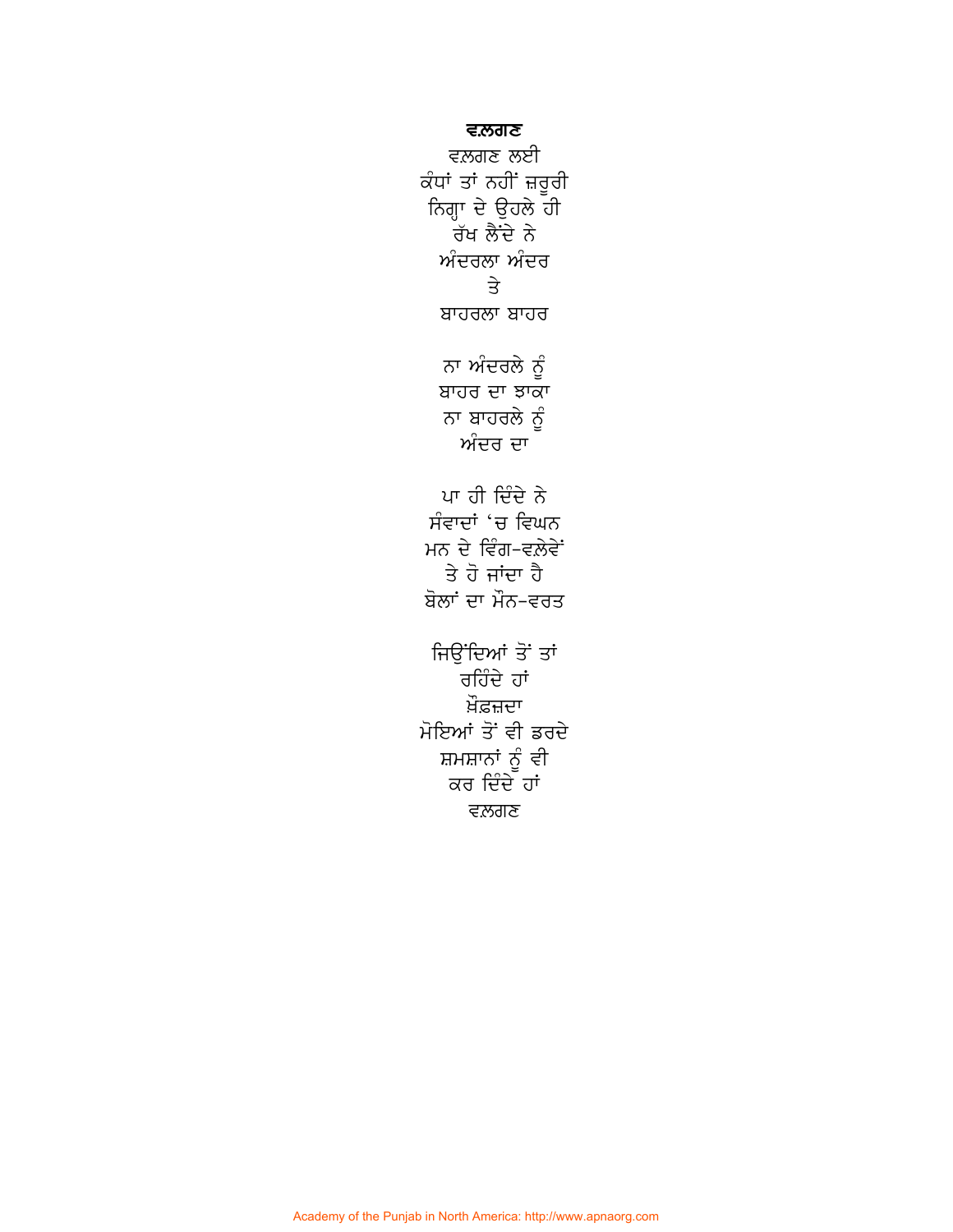ਭੇਤ ਨਾ ਅੰਡਜ ਦਾ ਨਾ ਜੇਰਜ ਦਾ ਨਾ ਸੇਤਜ ਦਾ ਕਦੇ ਖਾਨੇ ਨਹੀਂ ਵੜਿਆ ਸੀ ਮੇਰੇ ਭੇਤ ਉਤਭੁਜ ਦਾ ਜਦੋਂ ਦੂਰ ਬਹੁਤ ਦੂਰ<br>ਵੇਖਿਆ ਧਰਤੀ ਤੇ ਅੰਬਰ ਦਾ ਸੰਗਮ ਦਿਸਹੱਦੇ ਵੱਲ ਤੁਰਦਿਆਂ ਮੈਂ ਮੀਚ ਲਈਆਂ ਅੱਖਾਂ ਤੇ ਹੁਣ ਉਂਘੜ ਗਿਆ ਹੈ ਪਾਜ ਕਿ ਕਿਉਂ ਪੜਦੇ 'ਚ ਚਾਹੀਦੇ ਹਨ ਕਰਨੇ

ਭਜਨ, ਭੋਜਨ ਤੇ ਭੋਗ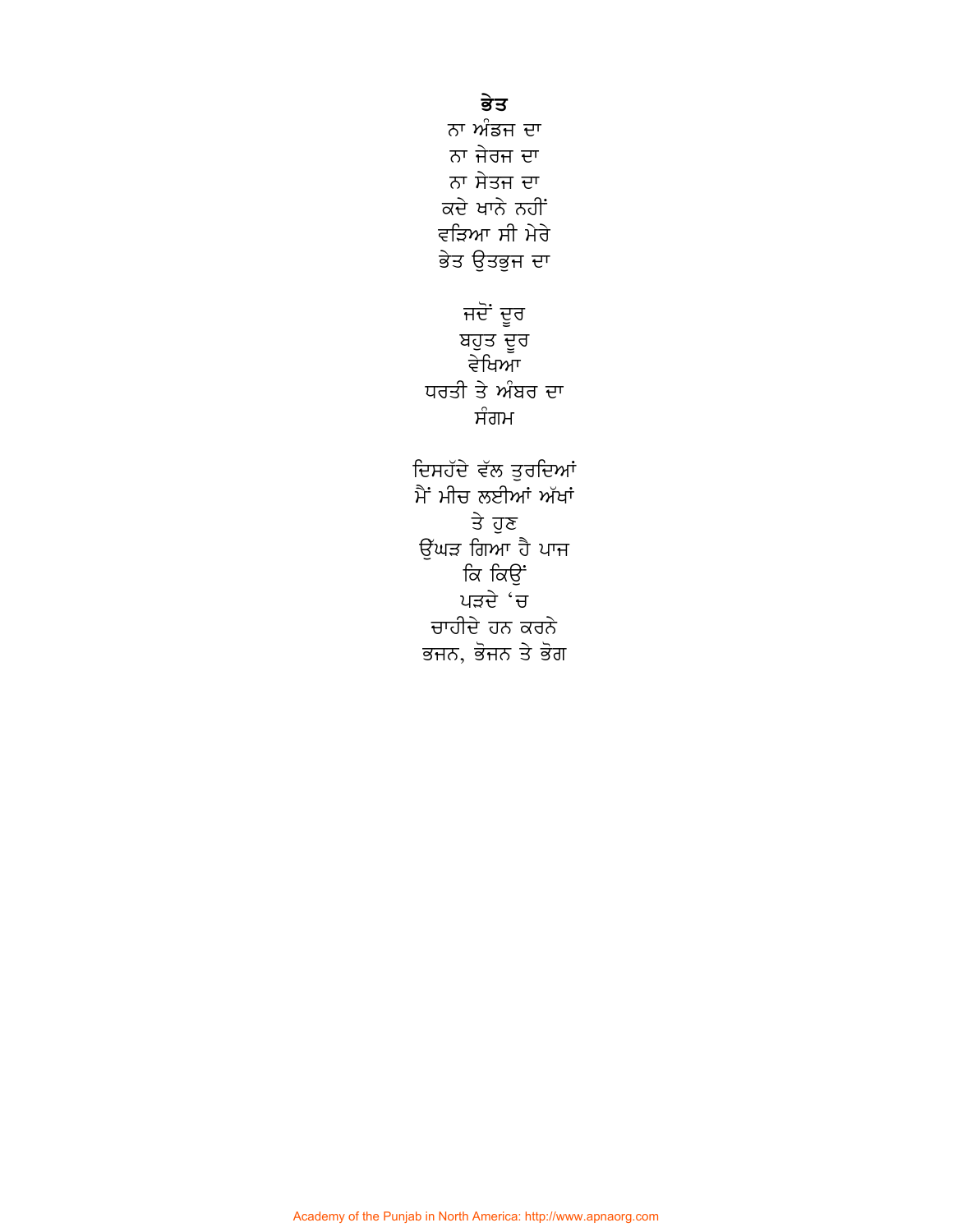ਮੇਰੇ ਪ੍ਰਭ ਜੀ ਨਾ ਕਿਸੇ ਨਾਲ਼ ਵਾਅਦਾ ਨਾ ਕਿਸੇ 'ਤੇ ਦਾਅਵਾ ਇਹ ਚੁੱਪ-ਚੁਪੀਤੀ ਰਾਤ ਤਾਂ ਸਾਰੇ ਬੋਲ ਗੁਆ ਬੈਠੀ ਹੈ ਤੰਦੂਏ ਫਾਹੀ ਜੀਭ 'ਤੇ ਕੁਝ ਬੋਲ ਧਰੋ ਮੇਰੇ ਪ੍ਰਭ ਜੀ! ਇਸ ਸੂਲਾਂ ਵਿੰਨ੍ਹੀ ਰੈਣ ਦੀ ਇੱਕ ਪੀੜ ਹਰੋ ਮੇਰੇ ਪ੍ਰਭ ਜੀ! ਨਾ ਅੰਬਰਸਰ ਫੇਰੀ ਪਾੳਣਾ ਨਾ ਕਾਸ਼ੀ ਵਿਚ ਜਾ ਕੇ ਨਹਾਉਣਾ ਮੈਂ ਨਹੀਂ ਤੇਰੇ ਮੱਕੇ ਜਾਣਾ ਮਨ-ਮੰਦਰ 'ਚੋਂ' ਨਿਕਲ਼ੀ ਅੰਬਰ ਪਾੜੂ ਚੀਕ ਤੇ ਕੁਛ ਰਹਿਮ ਕਰੋ ਮੇਰੇ ਪ੍ਰਭ ਜੀ!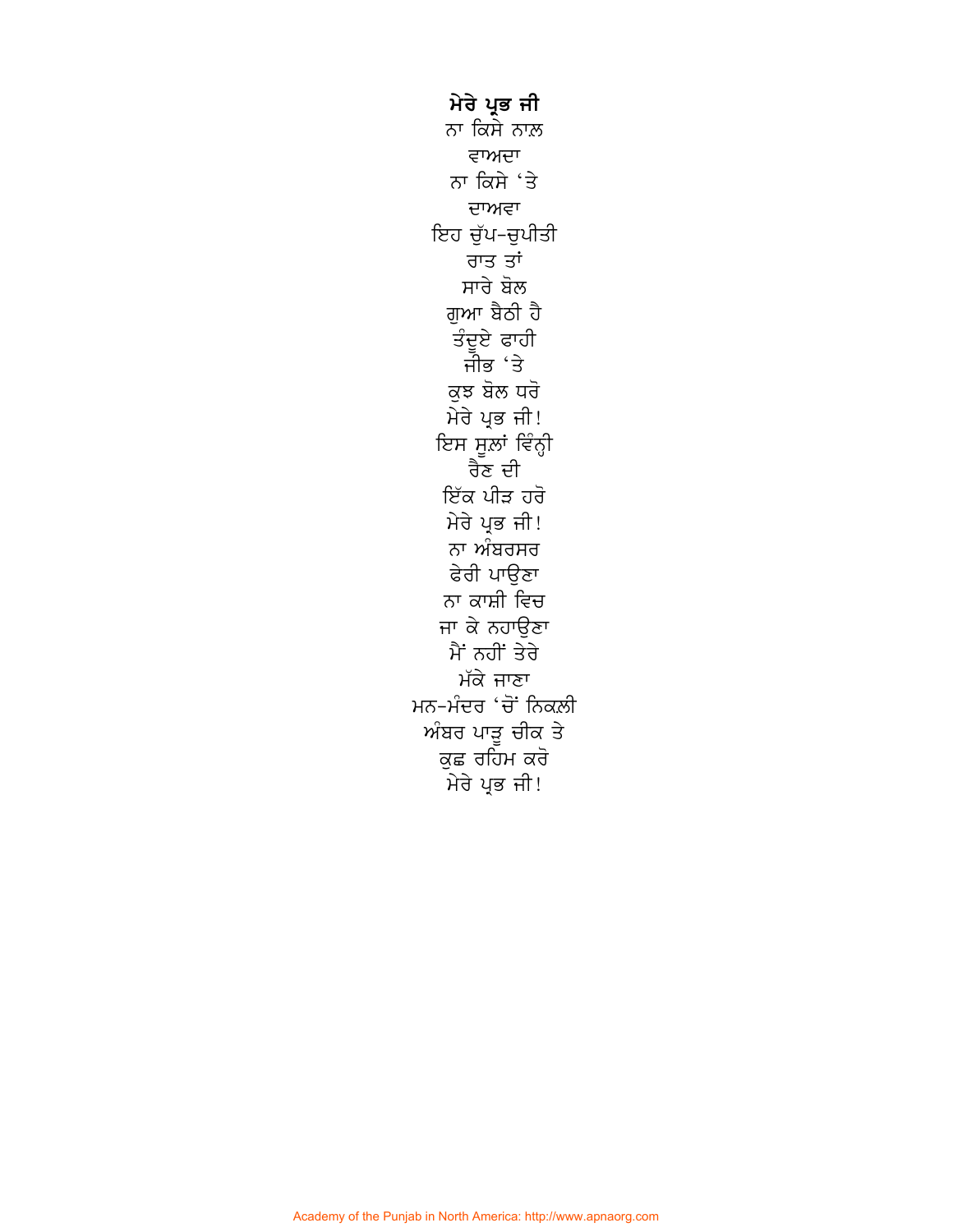ਸਿਆਹ ਵਹਿਸ਼ਤ ਰਾਤ ਤਾਂ ਮਟਿਆਰ ਹੋ ਚੱਲੀ ਹੈ ਸ਼ਹਿਰ ਪਿਆ ਹੈ ਘੂਕ ਸੁੱਤਾ<br>ਕਿਸੇ ਬੇਗਾਨੇ ਸ਼ਹਿਰ 'ਚ ਤੂੰ ਤਾਂ ਵੇਖਿਆ ਸੀ ਦਰੱਖਤਾਂ ਨੂੰ ਬੇ−ਨੁਰ ਕੱਲ–ਮ–ਕੱਲੇ ਪਰ ਇੱਥੇ ਮੇਰੇ ਆਪਣੇ ਗਰਾਂ 'ਚ ਮੇਰੇ ਘਰੋਂ ਬਾਹਰ ਕੱਤੇ ਭੌਂਕ ਰਹੇ ਨੇ ਤੇ ਅੰਦਰ ਮੈਂ ਚੀਕ ਘੱਟੀ ਬੈਠਾ ਹਾਂ ਰਾਤ ਨੂੰ ਭੌਂਕਣਾ ਕੁੱਤਿਆਂ ਦਾ ਫ਼ਰਜ਼ ਹੈ ਤੇ ਮੇਰਾ ਚੀਕਣਾ ਗਸਤਾਖ਼ੀ ਪਰ ਨਿਸ਼ੰਗ ਕੌਣ ਹੈ ਮੈਂ ਜਾਂ ਕੁੱਤੇ ਜਾਂ ਰਾਤ ਜਾਂ ਸ਼ਹਿਰ ਪਤਾ ਨਹੀਂ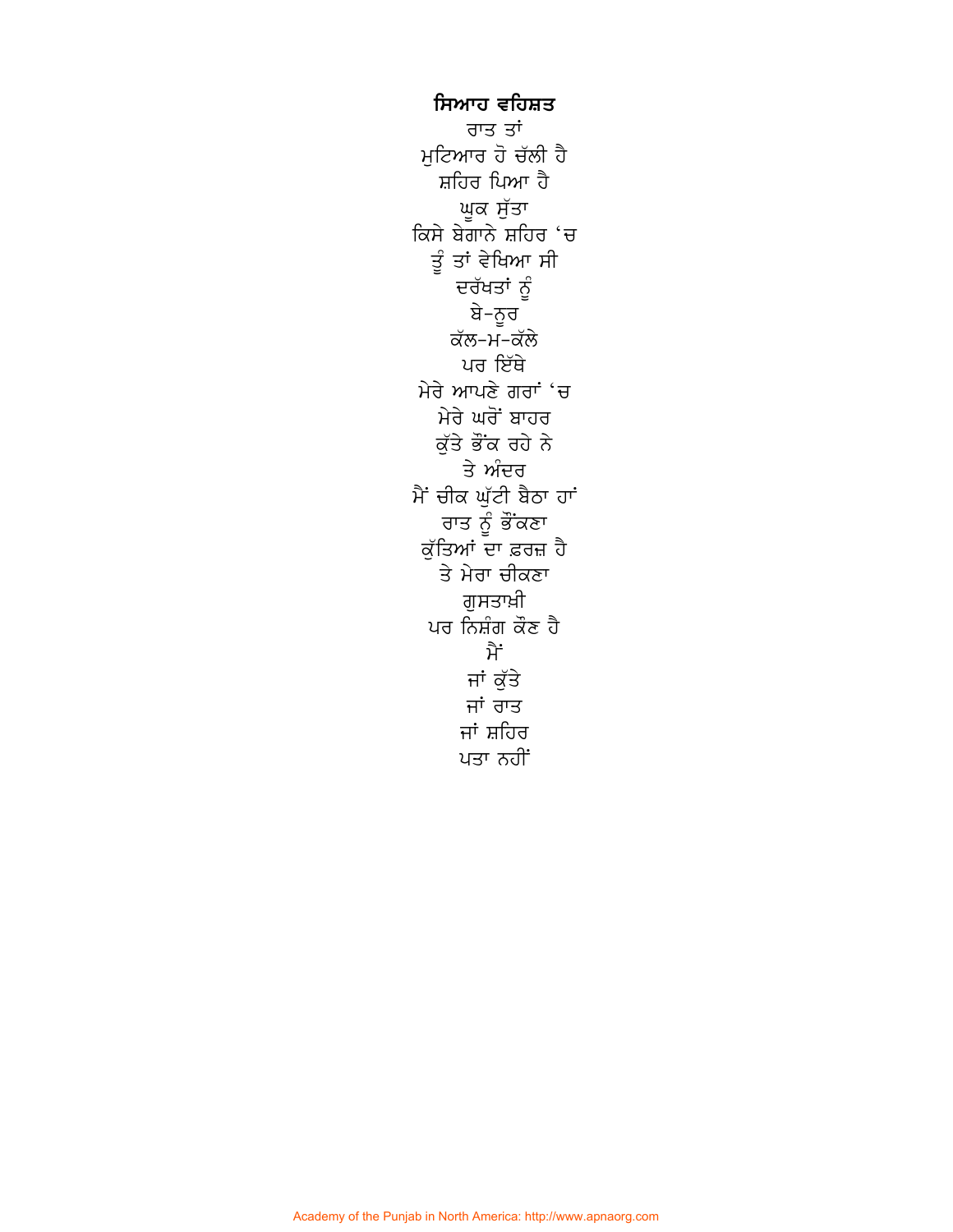ਮੰਡੀ ਆਪੇ ਦੀ ਭਾਲ਼ 'ਚ ਆਪ ਨੂੰ ਹਾਰ ਕੇ ਬੇਗਾਨਗੀ ਦੇ ਕੋਰੇ ਹਲ਼ਫ਼ਨਾਮੇ 'ਤੇ ਦਸਤਖ਼ਤ ਕਰਨ ਮੰਡੀ ਗਿਆ ਮੇਰਾ ਪਿੰਡ ਅਜੇ ਤੱਕ ਨਹੀਂ ਮੁੜਿਆ ਗੁਆਚੇ ਦੀ ਦੱਸ ਕਿਸੇ ਨੇ ਨਾ ਪਾਈ ਫਿਰ ਇੱਕ ਦਿਨ ਅੱਖ ਬਚਾ ਕੇ ਕਾਰੇ-ਹੱਥੀ ਵਹਿਵਤਣ ਮੋਮੋਠੱਗਣੀ ਮੰਡੀ ਆਪੇ ਹੀ ਮੇਰੇ ਪਿੰਡ ਦੇ ਪਿੰਡੇ 'ਤੇ ਗਆਚੇ ਦੀ ਭਾਲ਼ ਦਾ ਇਸ਼ਤਿਹਾਰ ਬਣ ਕੇ ਜ਼ਿੰਬਤ ਗਈ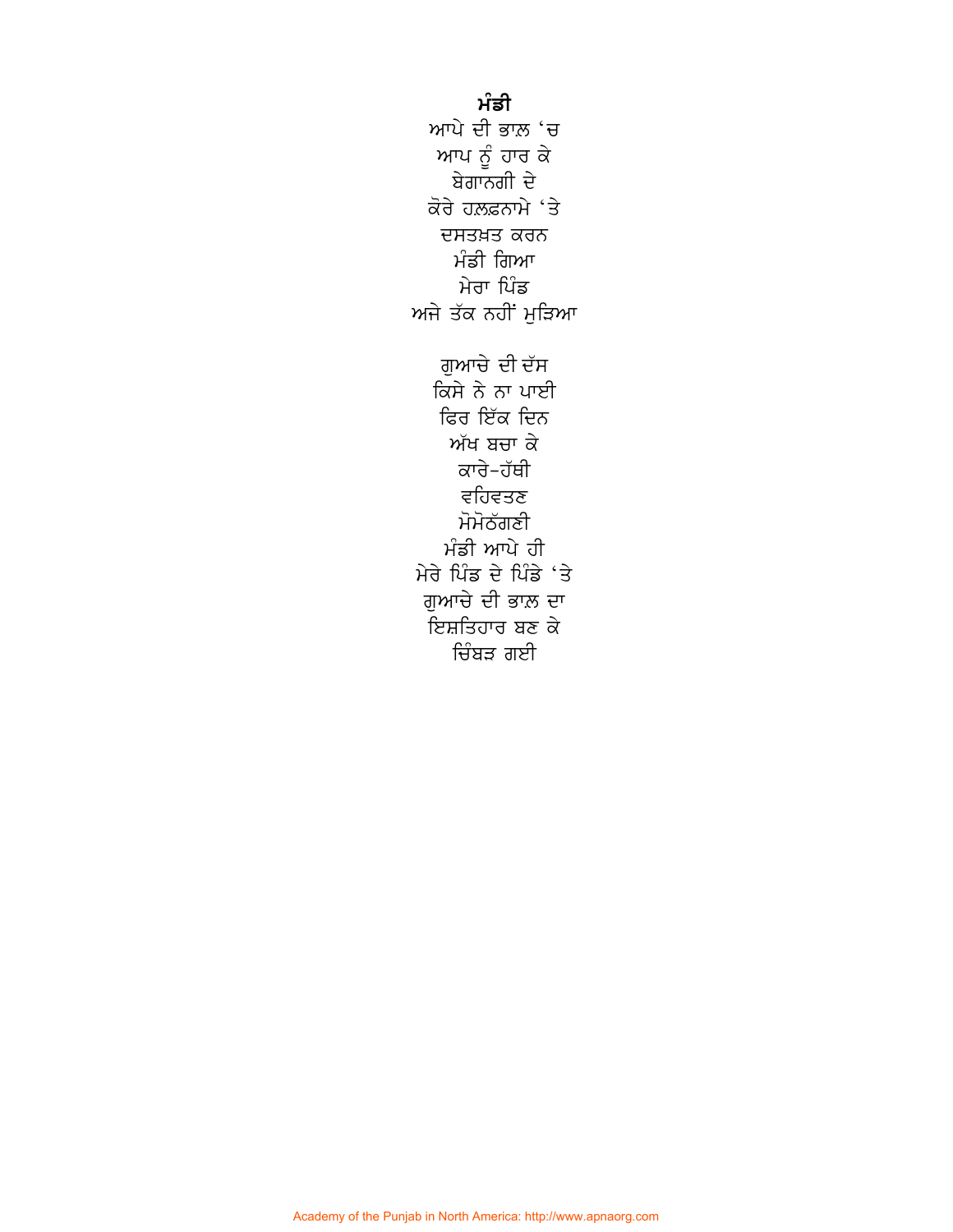ਅੰਤਿਕਾ ਹੂੰ ਕਿਤਾਬ ਵਾਂਗ ਖੁੱਲ੍ਹ ਰਹੀ ਹੈ<sup>:</sup> ਪਲ–ਪਲ ਛਿਣ–ਛਿਣ ਪਰ ਮੈਂ ਤਾਂ ਅਜੇ ਤਤਕਰਾ ਪੜ੍ਹ ਰਿਹਾ ਹਾਂ ਡਰਦਾ ਹਾਂ ਕਿਤੇ ਮੇਰੇ ਸਰਾਪੇ ਜ਼ਰਦ ਹੱਥਾਂ ਨਾਲ਼ ਤੇਰੇ ਸਫ਼ੈਦ ਸੋਹਲ ਸਫ਼ਿਆਂ ਨੂੰ ਪੀਲ਼ਕ ਨਾ ਚੜ੍ਹ ਜਾਵੇ ਰਾਤਾਂ 'ਚ ਬਾਤਾਂ ਸੁਣਦੀ ਕਿਤਾਬ ਦੇ ਅਖ਼ੀਰ ਬੈਠੀ ਅੰਤਿਕਾ ਤੈਥੋਂ ਮੇਰਾ ਮੁਹਾਂਦਰਾ ਜ਼ਰੂਰ ਪੁੱਛੇਗੀ ਤੂੰ ਇਹ ਜ਼ਿਕਰ ਨਾ ਕਰੀਂ ਕਿ ਮੈਂ ਤਤਕਰੇ 'ਚੋਂ ਅੰਤਿਕਾ ਭਾਲ਼ਦਾ ਹਾਂ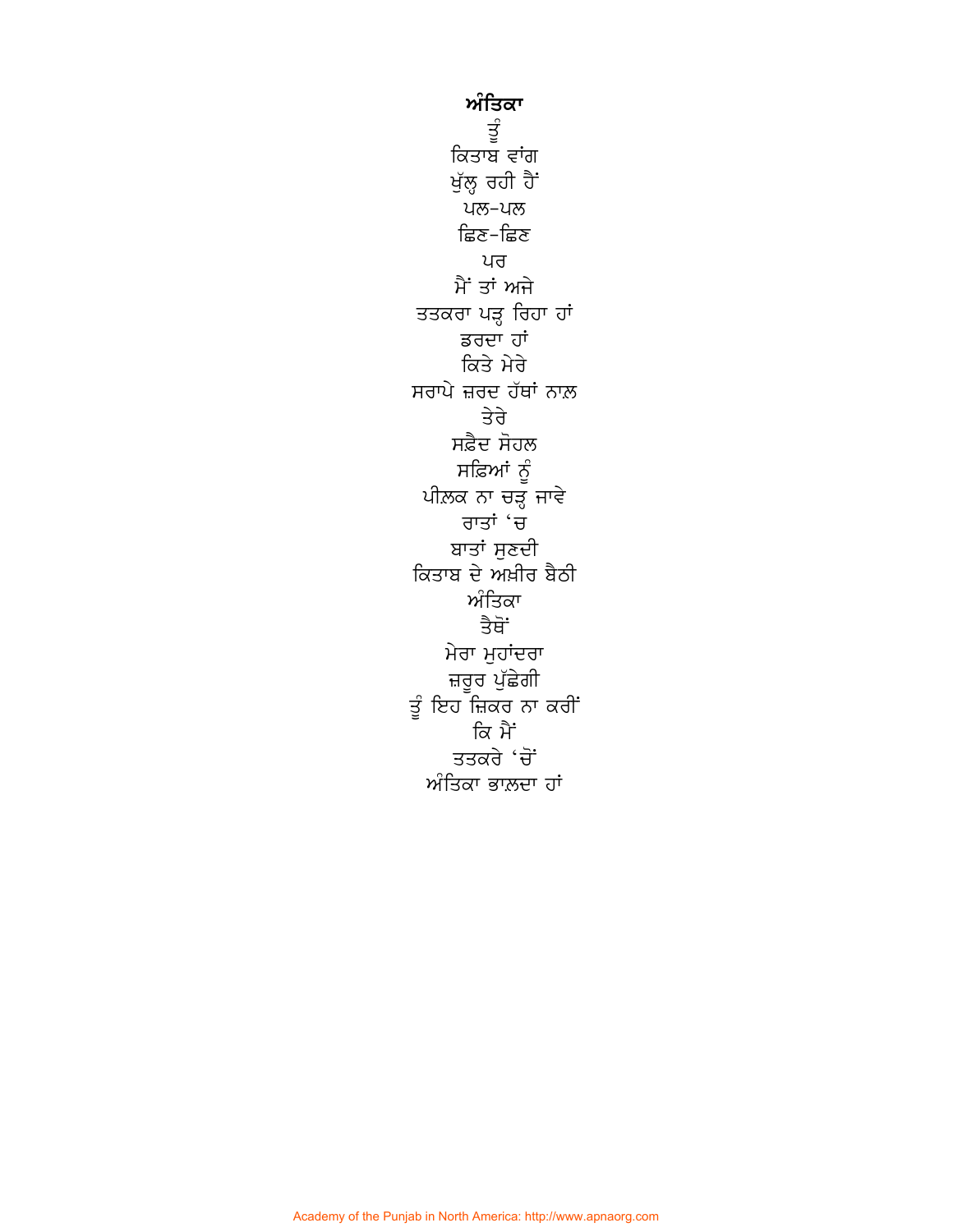ਕੰਜਕੀ ਲੋਅ ਹਰ ਮਰਦ ਨਾ ਪਰਾਇਆ ਨਾ ਹਰ ਮਰਦ ਹੈ ਆਪਣਾ ਇਹ ਘੁਣਤਰਾਂ ਟਿੱਚਰਾਂ ਚੋਭਾਂ ਘਿਰਣਤਾਂ ਖਚਰਪੁਣਾ ਵਹਿਵਤਾਂ ਸੁਣ-ਸੁਣ ਕੇ ਐਵੇਂ ਨਾ ਦੁਖਾ ਲਈਂ ਪੁੜਪੁੜੀਆਂ ਦੀਵਿਆਂ ਦੁਆਲ਼ੇ ਭਮੱਤਰੇ ਭਮੱਕੜ ਆਪੇ ਸੜ ਜਾਣਗੇ ਪਲ-ਖਿਣ ਦੀ ਉਮਰ ਹੰਢਾ ਕੇ ੱ ਬਸ ਤੂੰ<br>ਕੰਜਕੀ ਲੋਅ 'ਚ ਗੁੱਡੀਆਂ ਦੇ ਬਸਤਰ ਸਿਉਂਦੀ ਰਹਿ